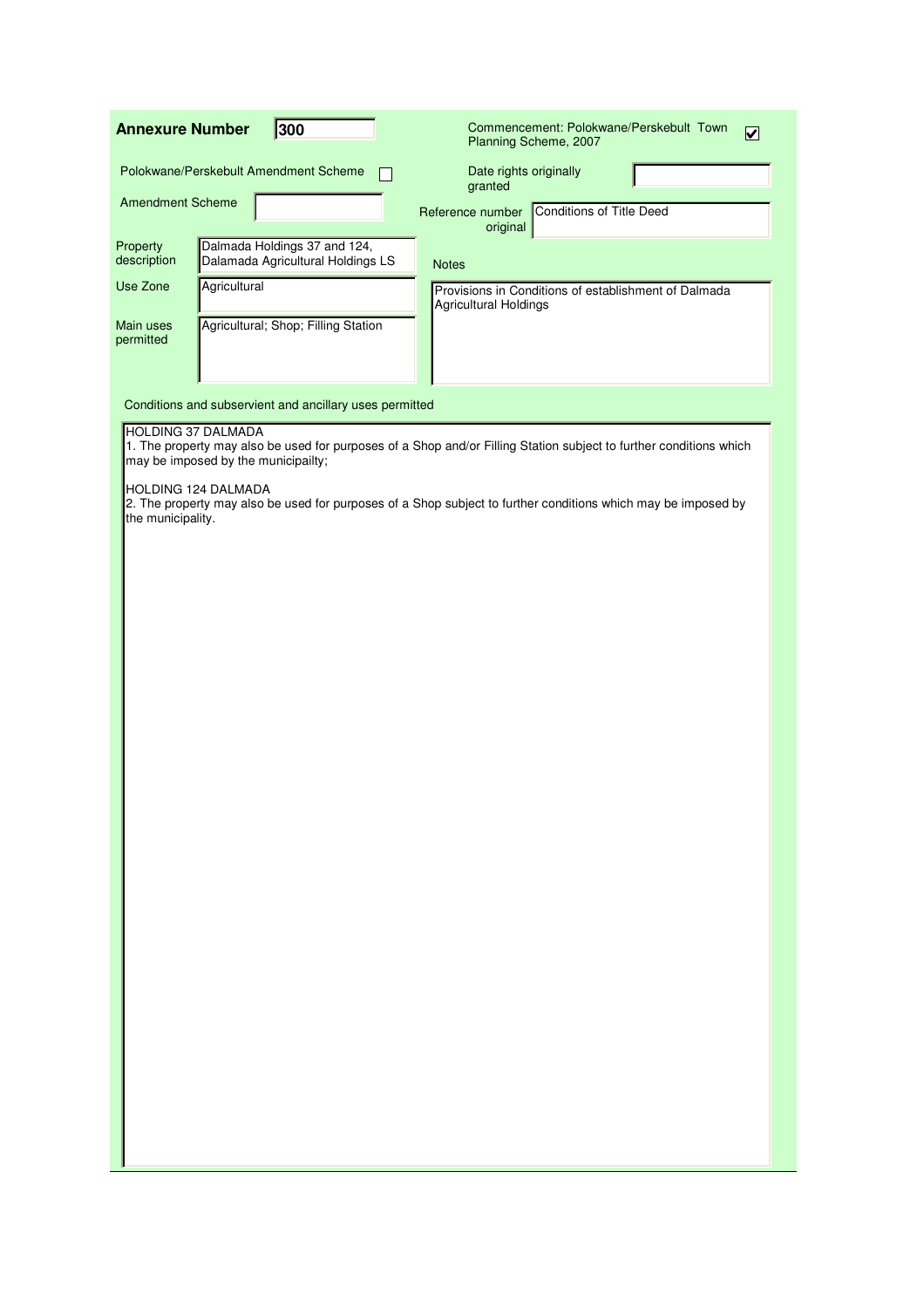| <b>Annexure Number</b>  | 301                                                                                              | Commencement: Polokwane/Perskebult Town<br>$\overline{\mathbf{v}}$<br>Planning Scheme, 2007                   |
|-------------------------|--------------------------------------------------------------------------------------------------|---------------------------------------------------------------------------------------------------------------|
|                         | Polokwane/Perskebult Amendment Scheme                                                            | Date rights originally<br>2004/07/30<br>granted                                                               |
| <b>Amendment Scheme</b> |                                                                                                  | LHL 15/5/2-34(122)<br>Reference number<br>original                                                            |
| Property<br>description | Holding 51 Dalmada Agrucultural<br>Holdings LS                                                   | <b>Notes</b>                                                                                                  |
| Use Zone                | Agricultural                                                                                     |                                                                                                               |
| Main uses<br>permitted  | Agricultural; Overnight<br>Accommodation; Conference<br>facilities; 3 dwelling units.            |                                                                                                               |
|                         | Conditions and subservient and ancillary uses permitted                                          |                                                                                                               |
| municipality:           | 1. Overnight Accommodation and Conference facilities; as well as<br>2. Three (3) dwelling units. | The property may also be used for the following purposes and subject to any further conditions imposed by the |
|                         |                                                                                                  |                                                                                                               |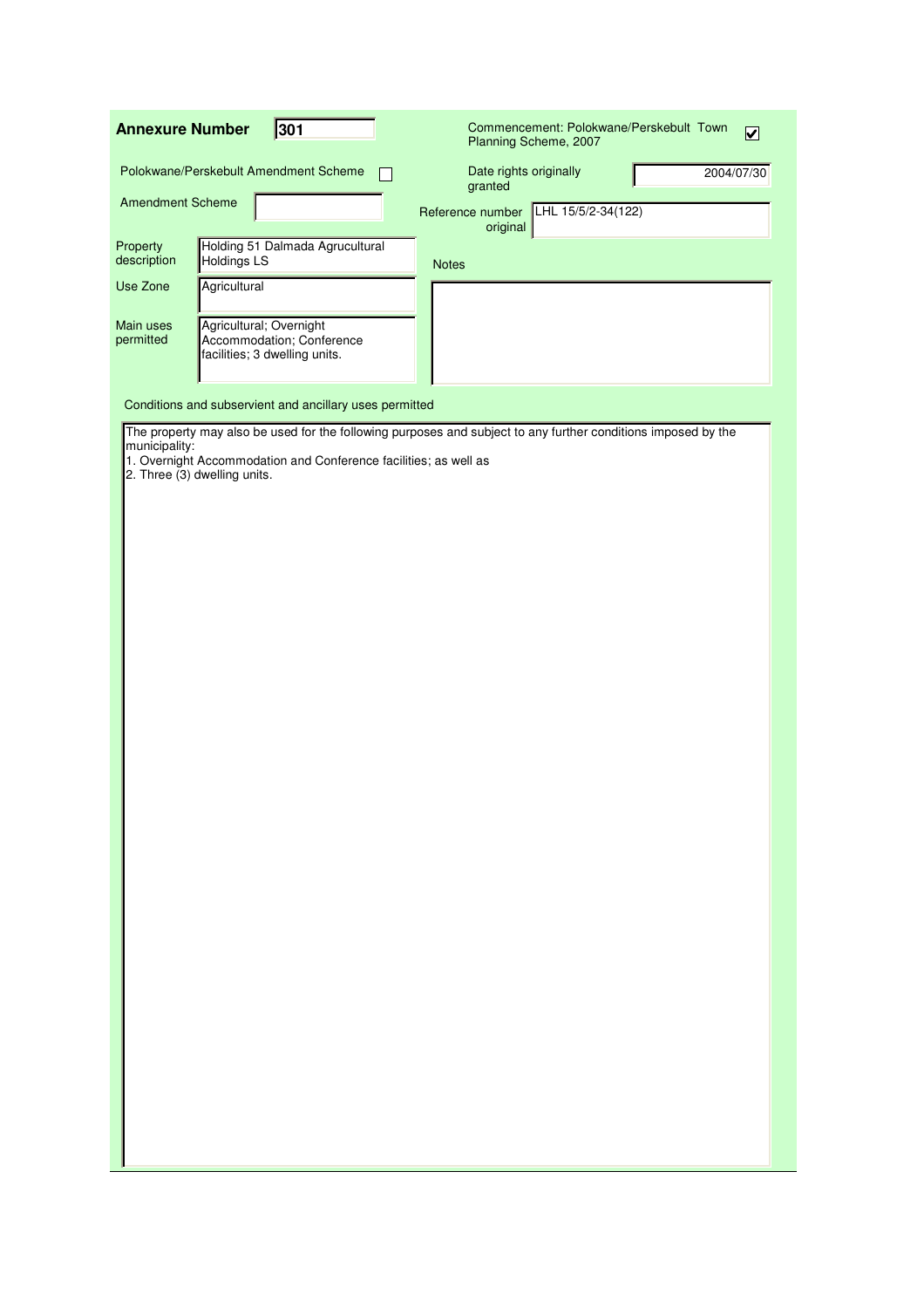| 302<br><b>Annexure Number</b>                                                                                                                                                                                                                                                                                                                                                                                                                                                                                                                                                                                                                                                                                                                                                                                                                                                                                                                                                                                                                                                                                                                                                                                                                                                                                                                                                                                                                                                                                                     | Commencement: Polokwane/Perskebult Town<br>$\blacktriangledown$<br>Planning Scheme, 2007                                                                                                                                           |
|-----------------------------------------------------------------------------------------------------------------------------------------------------------------------------------------------------------------------------------------------------------------------------------------------------------------------------------------------------------------------------------------------------------------------------------------------------------------------------------------------------------------------------------------------------------------------------------------------------------------------------------------------------------------------------------------------------------------------------------------------------------------------------------------------------------------------------------------------------------------------------------------------------------------------------------------------------------------------------------------------------------------------------------------------------------------------------------------------------------------------------------------------------------------------------------------------------------------------------------------------------------------------------------------------------------------------------------------------------------------------------------------------------------------------------------------------------------------------------------------------------------------------------------|------------------------------------------------------------------------------------------------------------------------------------------------------------------------------------------------------------------------------------|
| Polokwane/Perskebult Amendment Scheme                                                                                                                                                                                                                                                                                                                                                                                                                                                                                                                                                                                                                                                                                                                                                                                                                                                                                                                                                                                                                                                                                                                                                                                                                                                                                                                                                                                                                                                                                             | Date rights originally<br>1997/10/20<br>granted                                                                                                                                                                                    |
| <b>Amendment Scheme</b>                                                                                                                                                                                                                                                                                                                                                                                                                                                                                                                                                                                                                                                                                                                                                                                                                                                                                                                                                                                                                                                                                                                                                                                                                                                                                                                                                                                                                                                                                                           | $LHL$ 15/5/3-34(3)<br>Reference number<br>original                                                                                                                                                                                 |
| Ptn. 14 Geluk 998 LS<br>Property<br>description                                                                                                                                                                                                                                                                                                                                                                                                                                                                                                                                                                                                                                                                                                                                                                                                                                                                                                                                                                                                                                                                                                                                                                                                                                                                                                                                                                                                                                                                                   | <b>Notes</b>                                                                                                                                                                                                                       |
| Agricultural<br>Use Zone                                                                                                                                                                                                                                                                                                                                                                                                                                                                                                                                                                                                                                                                                                                                                                                                                                                                                                                                                                                                                                                                                                                                                                                                                                                                                                                                                                                                                                                                                                          |                                                                                                                                                                                                                                    |
| Agricultural; Overnight<br>Main uses<br>permitted<br>accommodation; Conference facility.                                                                                                                                                                                                                                                                                                                                                                                                                                                                                                                                                                                                                                                                                                                                                                                                                                                                                                                                                                                                                                                                                                                                                                                                                                                                                                                                                                                                                                          |                                                                                                                                                                                                                                    |
| Conditions and subservient and ancillary uses permitted                                                                                                                                                                                                                                                                                                                                                                                                                                                                                                                                                                                                                                                                                                                                                                                                                                                                                                                                                                                                                                                                                                                                                                                                                                                                                                                                                                                                                                                                           |                                                                                                                                                                                                                                    |
| The poperty may also be used for purposes of Overnight Accommodation facilities comprising of:<br>1. Reception and office area of 150m <sup>2</sup> ;<br>2. Bar and restaurant of 500m <sup>2</sup> ;<br>3. Entertainment hall/conference facility of 400m <sup>2</sup> ;<br>4. 50 chalets of 64m <sup>2</sup> each with total area of 3200m <sup>2</sup> ;<br>5. Stafff quarters of 400m <sup>2</sup> ;<br>6. Security house/entrance of 10m <sup>2</sup> ;<br>7. Recreation facilities of 500m <sup>2</sup> , and<br>subject to the following conditions:<br>1. The right will lapse if any of the conditions are not complied with;<br>2. The right shall lapse if not exercised within a period of 2 years from date of approval;<br>3. The right shall lapse if discontiinued for a period of 24 months;<br>4. A Site Development Plan shall be submitted to the satisfaction of the municipality;<br>5. The siting of buildings shall be to the satisfaction of the municipality;<br>6. Parking as well as on and off loading shall be provided to the satisfaction of the municipality;<br>7. No building is permitted within any building restriction area;<br>10. The owner shall comply with conditions of the Dept. of Public Works: Roads Division;<br>11. No pollution, whether in the form of noise or odours shall be caused;<br>12. Water sewerage and other services shall be provided to the satisfaction of the municipality;<br>13. The development shall comply with health regulations of the municipality. | 8. Fencing and/or screening of the site shall be erected and maintained to the satisfaction of the municipality;<br>9. The owner shall be responsible for the maintenance of the property to the satisfaction of the municipality; |
|                                                                                                                                                                                                                                                                                                                                                                                                                                                                                                                                                                                                                                                                                                                                                                                                                                                                                                                                                                                                                                                                                                                                                                                                                                                                                                                                                                                                                                                                                                                                   |                                                                                                                                                                                                                                    |
|                                                                                                                                                                                                                                                                                                                                                                                                                                                                                                                                                                                                                                                                                                                                                                                                                                                                                                                                                                                                                                                                                                                                                                                                                                                                                                                                                                                                                                                                                                                                   |                                                                                                                                                                                                                                    |
|                                                                                                                                                                                                                                                                                                                                                                                                                                                                                                                                                                                                                                                                                                                                                                                                                                                                                                                                                                                                                                                                                                                                                                                                                                                                                                                                                                                                                                                                                                                                   |                                                                                                                                                                                                                                    |
|                                                                                                                                                                                                                                                                                                                                                                                                                                                                                                                                                                                                                                                                                                                                                                                                                                                                                                                                                                                                                                                                                                                                                                                                                                                                                                                                                                                                                                                                                                                                   |                                                                                                                                                                                                                                    |
|                                                                                                                                                                                                                                                                                                                                                                                                                                                                                                                                                                                                                                                                                                                                                                                                                                                                                                                                                                                                                                                                                                                                                                                                                                                                                                                                                                                                                                                                                                                                   |                                                                                                                                                                                                                                    |
|                                                                                                                                                                                                                                                                                                                                                                                                                                                                                                                                                                                                                                                                                                                                                                                                                                                                                                                                                                                                                                                                                                                                                                                                                                                                                                                                                                                                                                                                                                                                   |                                                                                                                                                                                                                                    |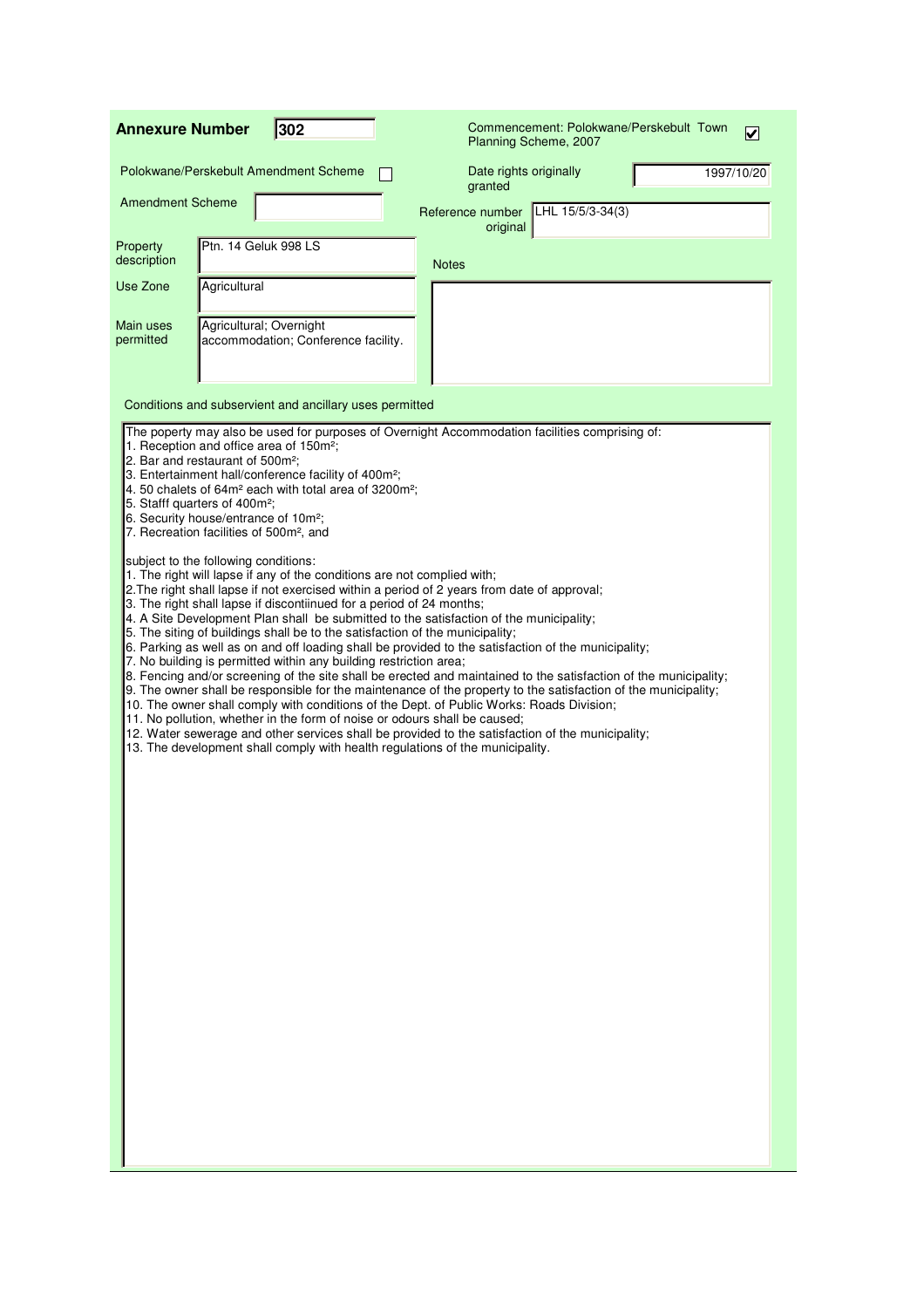| <b>Annexure Number</b>                                                                                                                                                                                                                                                                                    | 303                                                                                                                                                                                                                                                                                                                                                                                                    | Commencement: Polokwane/Perskebult Town<br>Planning Scheme, 2007                                                                                                                                                                                                                                                                                                                                                                                                                                                                                                                   | $\blacktriangledown$ |
|-----------------------------------------------------------------------------------------------------------------------------------------------------------------------------------------------------------------------------------------------------------------------------------------------------------|--------------------------------------------------------------------------------------------------------------------------------------------------------------------------------------------------------------------------------------------------------------------------------------------------------------------------------------------------------------------------------------------------------|------------------------------------------------------------------------------------------------------------------------------------------------------------------------------------------------------------------------------------------------------------------------------------------------------------------------------------------------------------------------------------------------------------------------------------------------------------------------------------------------------------------------------------------------------------------------------------|----------------------|
| Polokwane/Perskebult Amendment Scheme                                                                                                                                                                                                                                                                     |                                                                                                                                                                                                                                                                                                                                                                                                        | Date rights originally<br>granted                                                                                                                                                                                                                                                                                                                                                                                                                                                                                                                                                  | 1992/05/11           |
| <b>Amendment Scheme</b>                                                                                                                                                                                                                                                                                   |                                                                                                                                                                                                                                                                                                                                                                                                        | LHL 15/19/2/1/-34(2)<br>Reference number<br>original                                                                                                                                                                                                                                                                                                                                                                                                                                                                                                                               |                      |
| Property<br>description                                                                                                                                                                                                                                                                                   | Ptn. 22 Geluk 998 LS                                                                                                                                                                                                                                                                                                                                                                                   | <b>Notes</b>                                                                                                                                                                                                                                                                                                                                                                                                                                                                                                                                                                       |                      |
| Use Zone<br>Agricultural                                                                                                                                                                                                                                                                                  |                                                                                                                                                                                                                                                                                                                                                                                                        |                                                                                                                                                                                                                                                                                                                                                                                                                                                                                                                                                                                    |                      |
| Main uses<br>permitted                                                                                                                                                                                                                                                                                    | Agricultural; Public resort/lodge.                                                                                                                                                                                                                                                                                                                                                                     |                                                                                                                                                                                                                                                                                                                                                                                                                                                                                                                                                                                    |                      |
|                                                                                                                                                                                                                                                                                                           | Conditions and subservient and ancillary uses permitted                                                                                                                                                                                                                                                                                                                                                |                                                                                                                                                                                                                                                                                                                                                                                                                                                                                                                                                                                    |                      |
| 3. A picnic site of 3ha;<br>4. A swimming pool/s of 304m <sup>2</sup> ;<br>5. Water gliding course;<br>6. A children play area of 304m <sup>2</sup> ;<br>7. A restaurant of 380m <sup>2</sup> ;<br>8. Indoor recreation facilities of 380m <sup>2</sup> ;<br>subject to the following further conditions: | The property may be used for a Public Resort consisting of:<br>2. A hotel consisting of 30 rooms with a total of 30 beds;<br>9. Walking trails of 1km; 3 tennis/squash/volley ball courts,<br>1. Chalets/rondavels shall be placed 18m from each other;<br>2. Personnell housing must be screened off from the other development;<br>7. No buildnig shall be erected in any building restriction area; | 1. A 10ha Lodge consisting of 10 rondavels, 10 units and 40 chalets with a total of 120 beds;<br>3. The restaurant is subordinate to the main use and may only be used by visitors to the resort;<br>4. The recreation facilities shall be provided to the satisfaction of the municipality;<br>5.A Site Development shall be submitted to the satisfaction of th municipality;<br>6. Parking as well as on and of loading shall be provided to the satisfaction of the municipality;<br>8. Fencing and/or screening of the site shall be to the satisfaction of the municipality. |                      |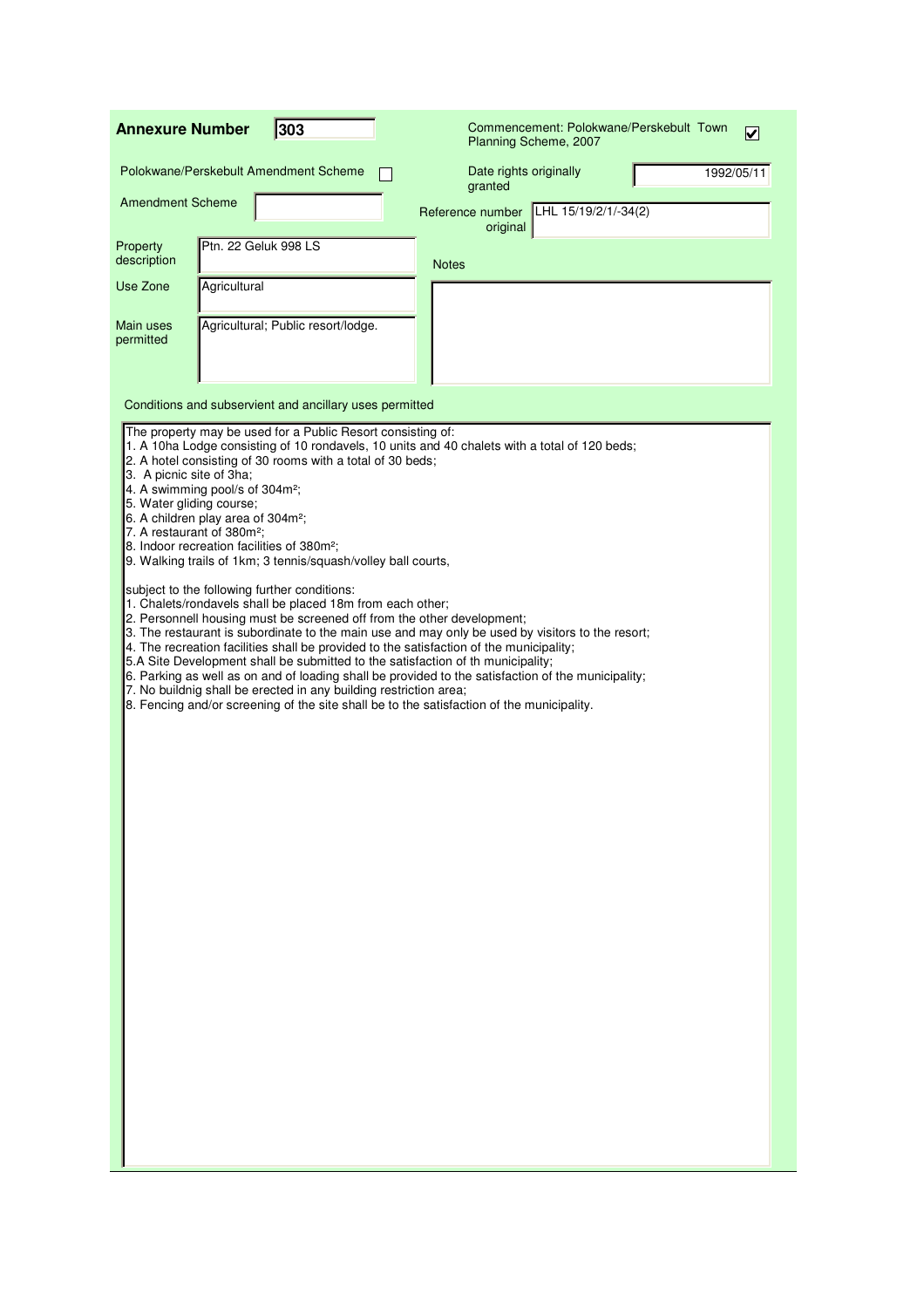| <b>Annexure Number</b>  |              | 304                                                                                  | Commencement: Polokwane/Perskebult Town<br>Planning Scheme, 2007                                                                                                                                                                                                                                                                                                                                                                           | $\overline{\mathbf{v}}$ |
|-------------------------|--------------|--------------------------------------------------------------------------------------|--------------------------------------------------------------------------------------------------------------------------------------------------------------------------------------------------------------------------------------------------------------------------------------------------------------------------------------------------------------------------------------------------------------------------------------------|-------------------------|
|                         |              | Polokwane/Perskebult Amendment Scheme                                                | Date rights originally<br>granted                                                                                                                                                                                                                                                                                                                                                                                                          | 1997/09/16              |
| <b>Amendment Scheme</b> |              |                                                                                      | LHL 15/5/2-34(18)<br>Reference number<br>original                                                                                                                                                                                                                                                                                                                                                                                          |                         |
| Property<br>description |              | Ptn. 134 Doornkraal 624 LS                                                           | <b>Notes</b>                                                                                                                                                                                                                                                                                                                                                                                                                               |                         |
| Use Zone                | Agricultural |                                                                                      |                                                                                                                                                                                                                                                                                                                                                                                                                                            |                         |
| Main uses<br>permitted  |              | Agricultural; Golf driving range.                                                    |                                                                                                                                                                                                                                                                                                                                                                                                                                            |                         |
|                         |              | Conditions and subservient and ancillary uses permitted                              |                                                                                                                                                                                                                                                                                                                                                                                                                                            |                         |
|                         |              | 2. Under cover stoop area with braai facilities shall not exceed 230m <sup>2</sup> ; | The property may be used for a Golf driving range and a club house subject to the following conditions:<br>1. The club house, kitchen, bar, and rest rooms, recreation area shall not exceed 120m <sup>2</sup> ;<br>3. Recreational area consisting of a children play area and mini golf course shall not exceed 500m <sup>2</sup> ;<br>4. The development is subject to other standard conditions as may be imposed by the municipality. |                         |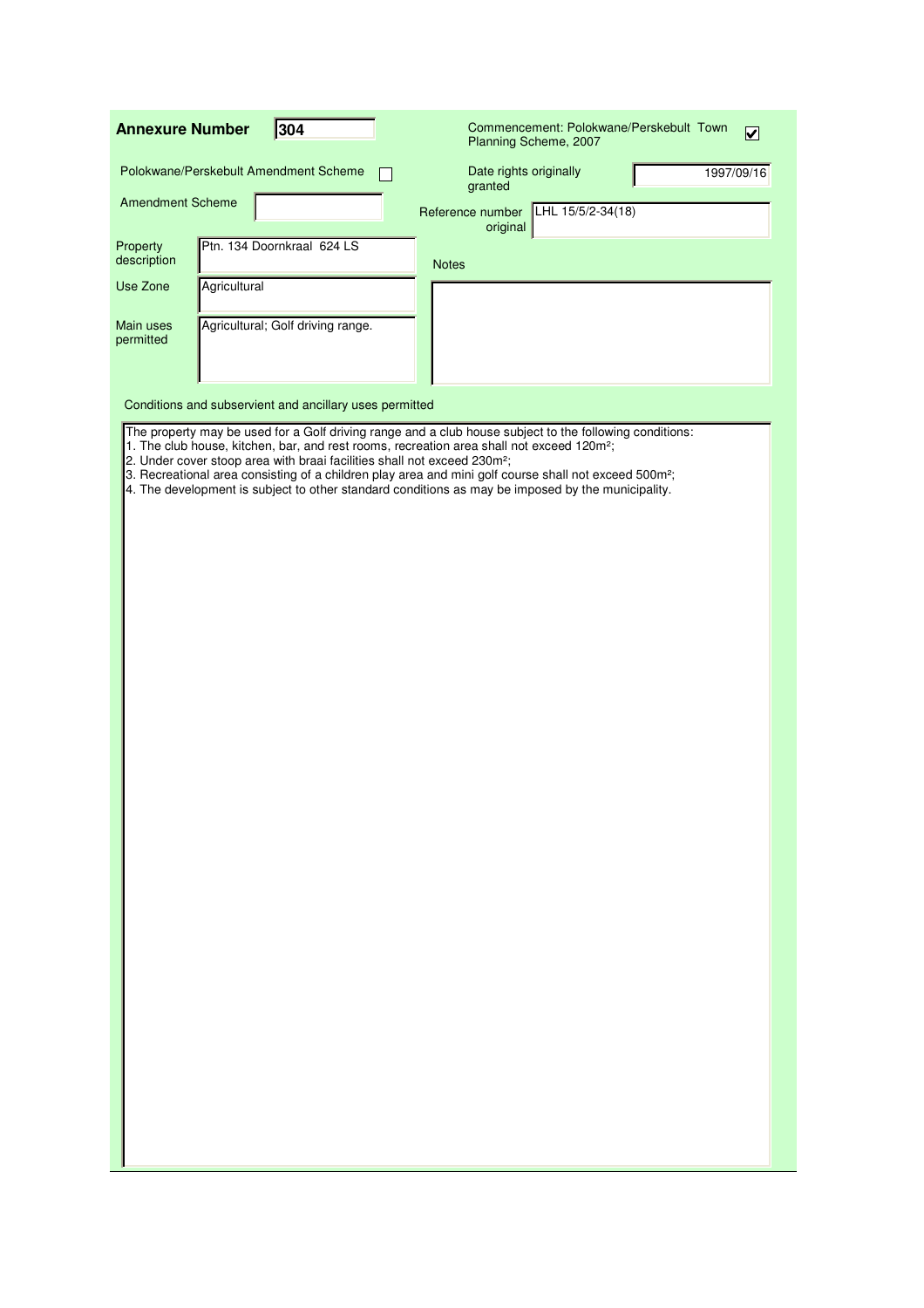| Polokwane/Perskebult Amendment Scheme<br>Date rights originally<br>granted<br><b>Amendment Scheme</b><br>Reference number<br>original<br>Ptn. 30 Duvenhageskraal 689 LS<br>Property<br>description<br><b>Notes</b><br>Agricultural<br>Use Zone<br>Agricultural; Hotel.<br>Main uses<br>permitted<br>Conditions and subservient and ancillary uses permitted<br>The property may be used for a Hotel subject to the further conditions imposed by the local municipality. |
|--------------------------------------------------------------------------------------------------------------------------------------------------------------------------------------------------------------------------------------------------------------------------------------------------------------------------------------------------------------------------------------------------------------------------------------------------------------------------|
|                                                                                                                                                                                                                                                                                                                                                                                                                                                                          |
|                                                                                                                                                                                                                                                                                                                                                                                                                                                                          |
|                                                                                                                                                                                                                                                                                                                                                                                                                                                                          |
|                                                                                                                                                                                                                                                                                                                                                                                                                                                                          |
|                                                                                                                                                                                                                                                                                                                                                                                                                                                                          |
|                                                                                                                                                                                                                                                                                                                                                                                                                                                                          |
|                                                                                                                                                                                                                                                                                                                                                                                                                                                                          |
|                                                                                                                                                                                                                                                                                                                                                                                                                                                                          |
|                                                                                                                                                                                                                                                                                                                                                                                                                                                                          |
|                                                                                                                                                                                                                                                                                                                                                                                                                                                                          |
|                                                                                                                                                                                                                                                                                                                                                                                                                                                                          |
|                                                                                                                                                                                                                                                                                                                                                                                                                                                                          |
|                                                                                                                                                                                                                                                                                                                                                                                                                                                                          |
|                                                                                                                                                                                                                                                                                                                                                                                                                                                                          |
|                                                                                                                                                                                                                                                                                                                                                                                                                                                                          |
|                                                                                                                                                                                                                                                                                                                                                                                                                                                                          |
|                                                                                                                                                                                                                                                                                                                                                                                                                                                                          |
|                                                                                                                                                                                                                                                                                                                                                                                                                                                                          |
|                                                                                                                                                                                                                                                                                                                                                                                                                                                                          |
|                                                                                                                                                                                                                                                                                                                                                                                                                                                                          |
|                                                                                                                                                                                                                                                                                                                                                                                                                                                                          |
|                                                                                                                                                                                                                                                                                                                                                                                                                                                                          |
|                                                                                                                                                                                                                                                                                                                                                                                                                                                                          |
|                                                                                                                                                                                                                                                                                                                                                                                                                                                                          |
|                                                                                                                                                                                                                                                                                                                                                                                                                                                                          |
|                                                                                                                                                                                                                                                                                                                                                                                                                                                                          |
|                                                                                                                                                                                                                                                                                                                                                                                                                                                                          |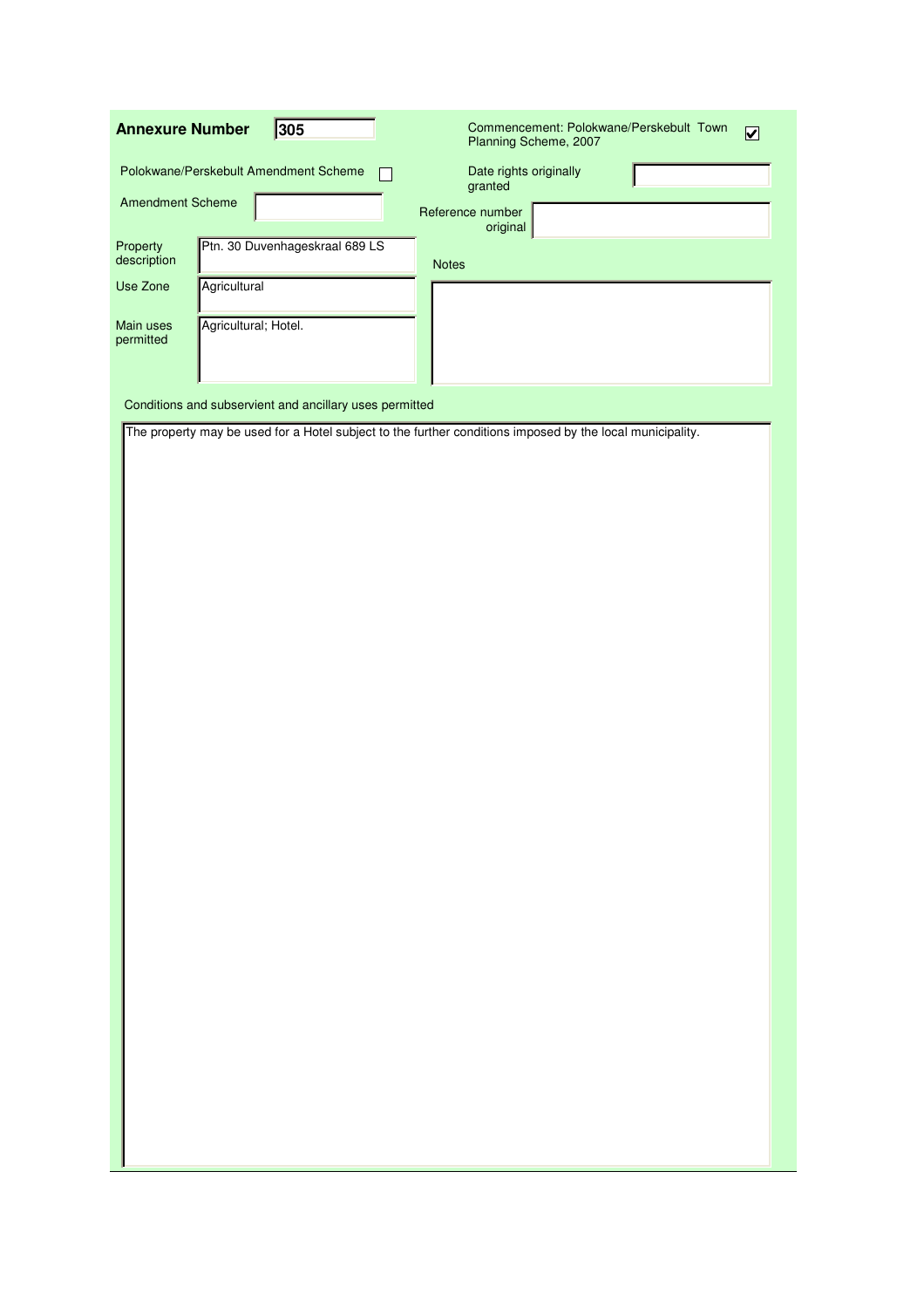| <b>Annexure Number</b>                       | 306                                                                                                                                                                                                                                                                                                                                                                                                                                                                                                                                                                                                                                                                                                                                                                                     | Commencement: Polokwane/Perskebult Town<br>$\blacktriangledown$<br>Planning Scheme, 2007                                                                                                                                                                                                                                                                                                                                                                                                                                                                                                                                                                                                                                                                                                                                                                                                                                                |
|----------------------------------------------|-----------------------------------------------------------------------------------------------------------------------------------------------------------------------------------------------------------------------------------------------------------------------------------------------------------------------------------------------------------------------------------------------------------------------------------------------------------------------------------------------------------------------------------------------------------------------------------------------------------------------------------------------------------------------------------------------------------------------------------------------------------------------------------------|-----------------------------------------------------------------------------------------------------------------------------------------------------------------------------------------------------------------------------------------------------------------------------------------------------------------------------------------------------------------------------------------------------------------------------------------------------------------------------------------------------------------------------------------------------------------------------------------------------------------------------------------------------------------------------------------------------------------------------------------------------------------------------------------------------------------------------------------------------------------------------------------------------------------------------------------|
|                                              | Polokwane/Perskebult Amendment Scheme                                                                                                                                                                                                                                                                                                                                                                                                                                                                                                                                                                                                                                                                                                                                                   | Date rights originally<br>1992/11/17<br>granted                                                                                                                                                                                                                                                                                                                                                                                                                                                                                                                                                                                                                                                                                                                                                                                                                                                                                         |
| <b>Amendment Scheme</b>                      |                                                                                                                                                                                                                                                                                                                                                                                                                                                                                                                                                                                                                                                                                                                                                                                         | LHL 15/5/2-34(20)<br>Reference number<br>original                                                                                                                                                                                                                                                                                                                                                                                                                                                                                                                                                                                                                                                                                                                                                                                                                                                                                       |
| Property<br>description                      | Ptns. 25 and 26 Geluk 998 LS<br><b>Ptn. 14 Geluk 998 LS</b>                                                                                                                                                                                                                                                                                                                                                                                                                                                                                                                                                                                                                                                                                                                             | <b>Notes</b>                                                                                                                                                                                                                                                                                                                                                                                                                                                                                                                                                                                                                                                                                                                                                                                                                                                                                                                            |
| Use Zone                                     | Agricultural                                                                                                                                                                                                                                                                                                                                                                                                                                                                                                                                                                                                                                                                                                                                                                            | Originally Holdings 5 & 6 Dalmada. Excised from agric.<br>holdings complex.                                                                                                                                                                                                                                                                                                                                                                                                                                                                                                                                                                                                                                                                                                                                                                                                                                                             |
| Main uses<br>permitted                       | Agricultural; Conference facilities.                                                                                                                                                                                                                                                                                                                                                                                                                                                                                                                                                                                                                                                                                                                                                    |                                                                                                                                                                                                                                                                                                                                                                                                                                                                                                                                                                                                                                                                                                                                                                                                                                                                                                                                         |
|                                              | Conditions and subservient and ancillary uses permitted                                                                                                                                                                                                                                                                                                                                                                                                                                                                                                                                                                                                                                                                                                                                 |                                                                                                                                                                                                                                                                                                                                                                                                                                                                                                                                                                                                                                                                                                                                                                                                                                                                                                                                         |
| residence of 500m <sup>2</sup> .<br>persons. | The property may also be used for conference facilities subject to the following conditions:<br>that it may be only be changed with the municipality's consent.<br>3. The property must be notarially tied before the right be executed;<br>4. All activities on the property is subservient to the conference facilities.<br>the owner to comply with such condition.<br>8. The right will lapse if not executed within 2 years of date of approval.<br>9. The rights will lapse if not executed for a continued period of 24 months.<br>10. A site Development Plan shall be submitted to the satisfaction of the municipality.<br>11. The location of buildings shall be to the satisfaction of the municipality.<br>13. No buildings shall be allowed in building restriction area. | 1. The rights be restricted to the use of a conference facility consisting of conference rooms of 400m <sup>2</sup> ; kitchen of<br>30m <sup>2</sup> ; Dining hall of 50m <sup>2</sup> ; Offices of 180m <sup>2</sup> ; Overnight facilities of 150m <sup>2</sup> ; ablution facilties of 40m <sup>2</sup> ; Caretaker's<br>2. The existing dwelling house must be maintained in its original form, including the exterior view, subject thereto<br>5. The maximum number of persone attending the conference facility at any moment in time shall not exceed 100<br>6. Supply of water and sewerage handling as well as refuse removal shall be to the satisfaction of the municipality.<br>7. The right will lapse if any of the conditions are not adhered to and if not complied with after 60 days of notice to<br>12. Parking as well as on and off loading facilities shall be provided to the satisfaction of the municipality. |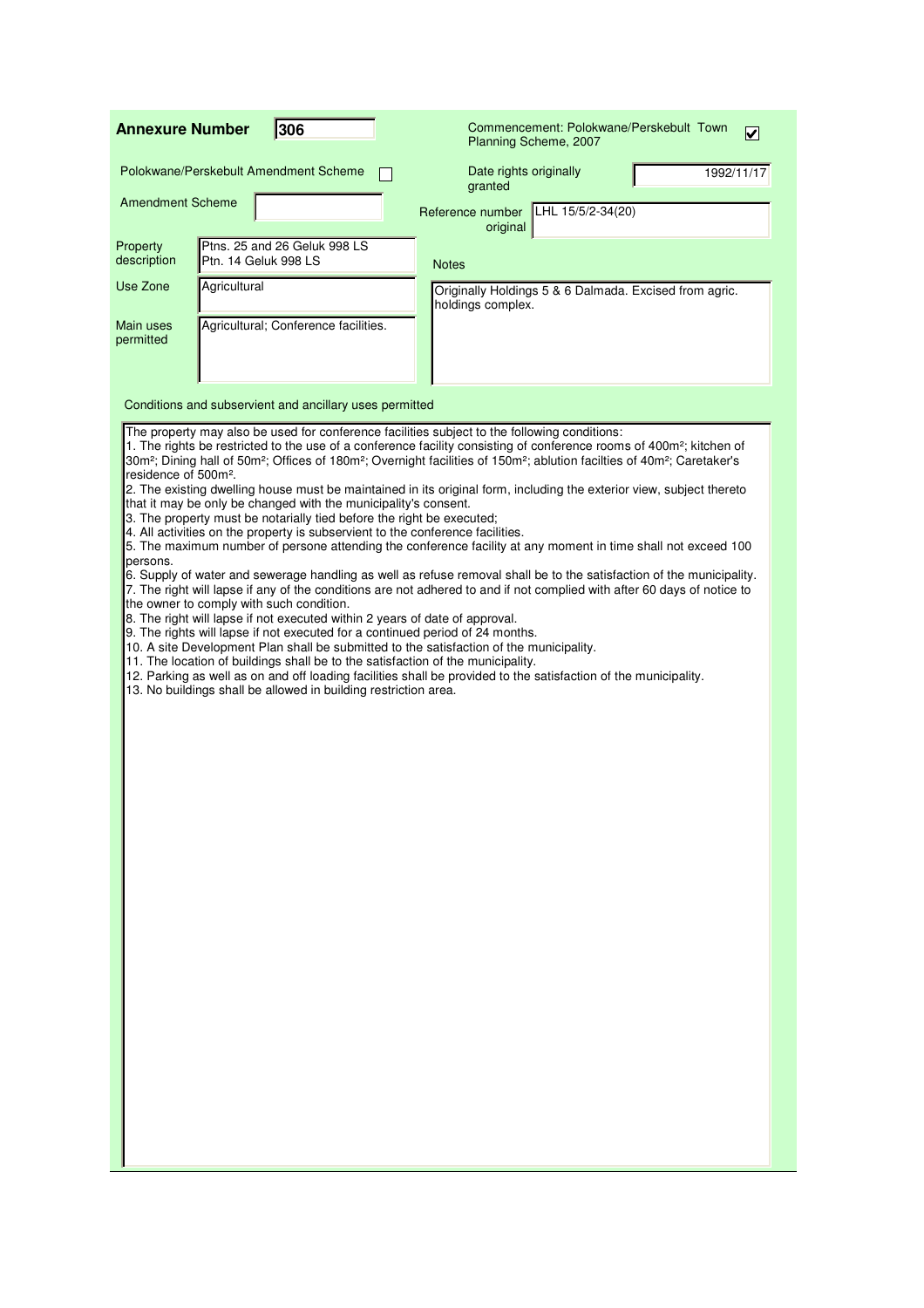| 307<br>Commencement: Polokwane/Perskebult Town<br><b>Annexure Number</b><br>V<br>Planning Scheme, 2007                                                                  |                                                                                                                                                                                                                                                                                                                                                                                                                                                                                                                                                                                                                                                                                                                                                                                                                                                                                                                                                                                                                                                                                                                                                                                                                                                                                               |                                   |                      |  |            |  |
|-------------------------------------------------------------------------------------------------------------------------------------------------------------------------|-----------------------------------------------------------------------------------------------------------------------------------------------------------------------------------------------------------------------------------------------------------------------------------------------------------------------------------------------------------------------------------------------------------------------------------------------------------------------------------------------------------------------------------------------------------------------------------------------------------------------------------------------------------------------------------------------------------------------------------------------------------------------------------------------------------------------------------------------------------------------------------------------------------------------------------------------------------------------------------------------------------------------------------------------------------------------------------------------------------------------------------------------------------------------------------------------------------------------------------------------------------------------------------------------|-----------------------------------|----------------------|--|------------|--|
| Polokwane/Perskebult Amendment Scheme                                                                                                                                   |                                                                                                                                                                                                                                                                                                                                                                                                                                                                                                                                                                                                                                                                                                                                                                                                                                                                                                                                                                                                                                                                                                                                                                                                                                                                                               | Date rights originally<br>granted |                      |  | 2000/09/21 |  |
| <b>Amendment Scheme</b>                                                                                                                                                 |                                                                                                                                                                                                                                                                                                                                                                                                                                                                                                                                                                                                                                                                                                                                                                                                                                                                                                                                                                                                                                                                                                                                                                                                                                                                                               | Reference number<br>original      | LHL 15/26/2/3-16(TR) |  |            |  |
| Property<br>description                                                                                                                                                 | Ptn. 2 Myngenoegen 1000 LS                                                                                                                                                                                                                                                                                                                                                                                                                                                                                                                                                                                                                                                                                                                                                                                                                                                                                                                                                                                                                                                                                                                                                                                                                                                                    | <b>Notes</b>                      |                      |  |            |  |
| Use Zone<br>Agricultural                                                                                                                                                |                                                                                                                                                                                                                                                                                                                                                                                                                                                                                                                                                                                                                                                                                                                                                                                                                                                                                                                                                                                                                                                                                                                                                                                                                                                                                               |                                   |                      |  |            |  |
| Main uses<br>permitted                                                                                                                                                  | Agricultural; Restaurtant; Tea<br>garden; Conference facility.                                                                                                                                                                                                                                                                                                                                                                                                                                                                                                                                                                                                                                                                                                                                                                                                                                                                                                                                                                                                                                                                                                                                                                                                                                |                                   |                      |  |            |  |
|                                                                                                                                                                         | Conditions and subservient and ancillary uses permitted                                                                                                                                                                                                                                                                                                                                                                                                                                                                                                                                                                                                                                                                                                                                                                                                                                                                                                                                                                                                                                                                                                                                                                                                                                       |                                   |                      |  |            |  |
| 1. Restaurant of 522m <sup>2</sup> :<br>2. Tea garden of 225m <sup>2</sup> ;<br>5. Manager's residence of 357m <sup>2</sup> ;<br>6. Outbuildings of 340m <sup>2</sup> , | The property may be used for the following purposes and comprising of:<br>3. Conference facility/activity hall of 1 443m <sup>2</sup> ; 4. Chapel of 150m <sup>2</sup> ;<br>4 Overnight accomodation consisting of 30 chalets of a total area of 1895m <sup>2</sup> ;                                                                                                                                                                                                                                                                                                                                                                                                                                                                                                                                                                                                                                                                                                                                                                                                                                                                                                                                                                                                                         |                                   |                      |  |            |  |
| subject to the following further conditions:<br>Limpopo).                                                                                                               | 1. The rights will lapse if any conditions are not compied with and if there is negelct to comply with such conditions<br>within 60 days after the owner has ben informed in writing to comply with the conditions;<br>2. The rights shall lapse if not exercised within a period of 2 years from date of approval;<br>3. The rights shall lapse if discontinued for a period of 24 months;<br>4. A Site Development Plan shall be submitted to the satisfaction of the municipality;<br>5. The siting of all buildings shall be to the satisfaction of the municipality;<br>6. Parking and on and off loading facilities shall be provided to the satisfaction of the municipality;<br>7. No building shall occur within any building restriction area;<br>8. Fencing and screening of the site shall be to the satisfaction of the municipality;<br>9. The owner shall maintain the property to the satisfaction of the municipaity;<br>10. Sanitation shall be provided to the satisfaction of the municipality;<br>11. No pollution, whether noise or odours may have its origin on the property;<br>12. The development shall conform to health regulations of the municipality;<br>13. The development shall comply with conditions of ther Limpopo Province Roads Agency (Roads Agency |                                   |                      |  |            |  |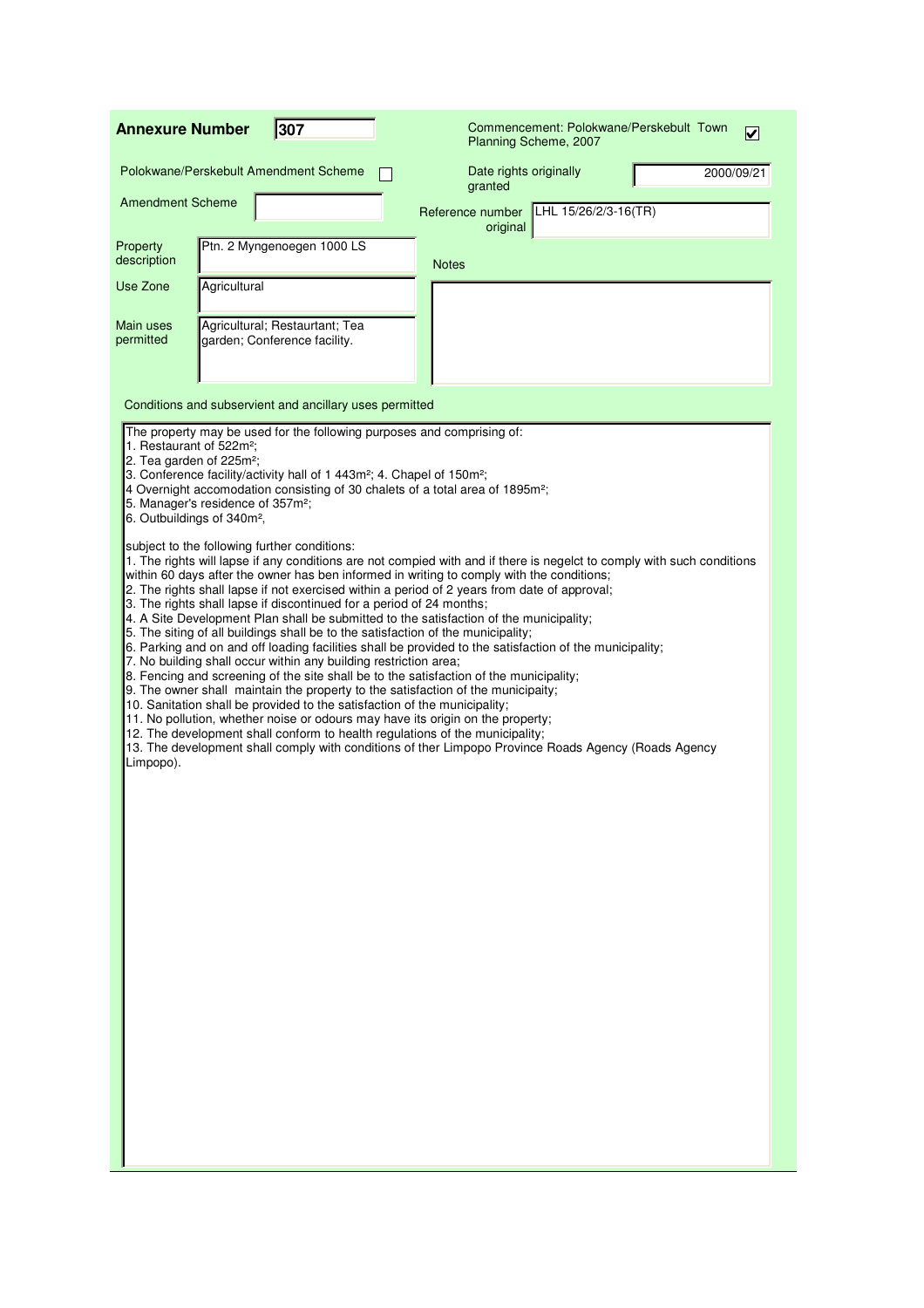| 308<br><b>Annexure Number</b>                                       | Commencement: Polokwane/Perskebult Town<br>$\overline{\mathbf{v}}$<br>Planning Scheme, 2007                                                                                                                                                                                                                                                                                                                                                                                                                                                                                                                                                                              |
|---------------------------------------------------------------------|--------------------------------------------------------------------------------------------------------------------------------------------------------------------------------------------------------------------------------------------------------------------------------------------------------------------------------------------------------------------------------------------------------------------------------------------------------------------------------------------------------------------------------------------------------------------------------------------------------------------------------------------------------------------------|
| Polokwane/Perskebult Amendment Scheme                               | Date rights originally<br>1997/11/25<br>granted                                                                                                                                                                                                                                                                                                                                                                                                                                                                                                                                                                                                                          |
| <b>Amendment Scheme</b>                                             | Reference number LHL 15/5/2-34(97)<br>original                                                                                                                                                                                                                                                                                                                                                                                                                                                                                                                                                                                                                           |
| Ptn. 24 Palm 681 LS<br>Property<br>description                      | <b>Notes</b>                                                                                                                                                                                                                                                                                                                                                                                                                                                                                                                                                                                                                                                             |
| Agricultural<br>Use Zone                                            |                                                                                                                                                                                                                                                                                                                                                                                                                                                                                                                                                                                                                                                                          |
| Agricultural; Overnight<br>Main uses<br>accommodation.<br>permitted |                                                                                                                                                                                                                                                                                                                                                                                                                                                                                                                                                                                                                                                                          |
| Conditions and subservient and ancillary uses permitted             |                                                                                                                                                                                                                                                                                                                                                                                                                                                                                                                                                                                                                                                                          |
| may be provided;                                                    | The property may also be used for Overnight Accomodation and a caravan park subject to the following conditions:<br>1. Fifteen (15) one and/or two bedroom suites between 45m <sup>2</sup> and 90m <sup>2</sup> may be erected with a total area of 1350m <sup>2</sup> ;<br>2. Twenty (20) caravan/camping sites each 200m <sup>2</sup> may be provided with a total area of 4 000m <sup>2</sup> ;<br>3. A restaurant with a total area of 275m <sup>2</sup> , including a kiosk for retail sales of consumer goods of 25m <sup>2</sup> in extend<br>4. Administration, ablution and other facilities related to the above mentioned with a total of 250m <sup>2</sup> . |
|                                                                     |                                                                                                                                                                                                                                                                                                                                                                                                                                                                                                                                                                                                                                                                          |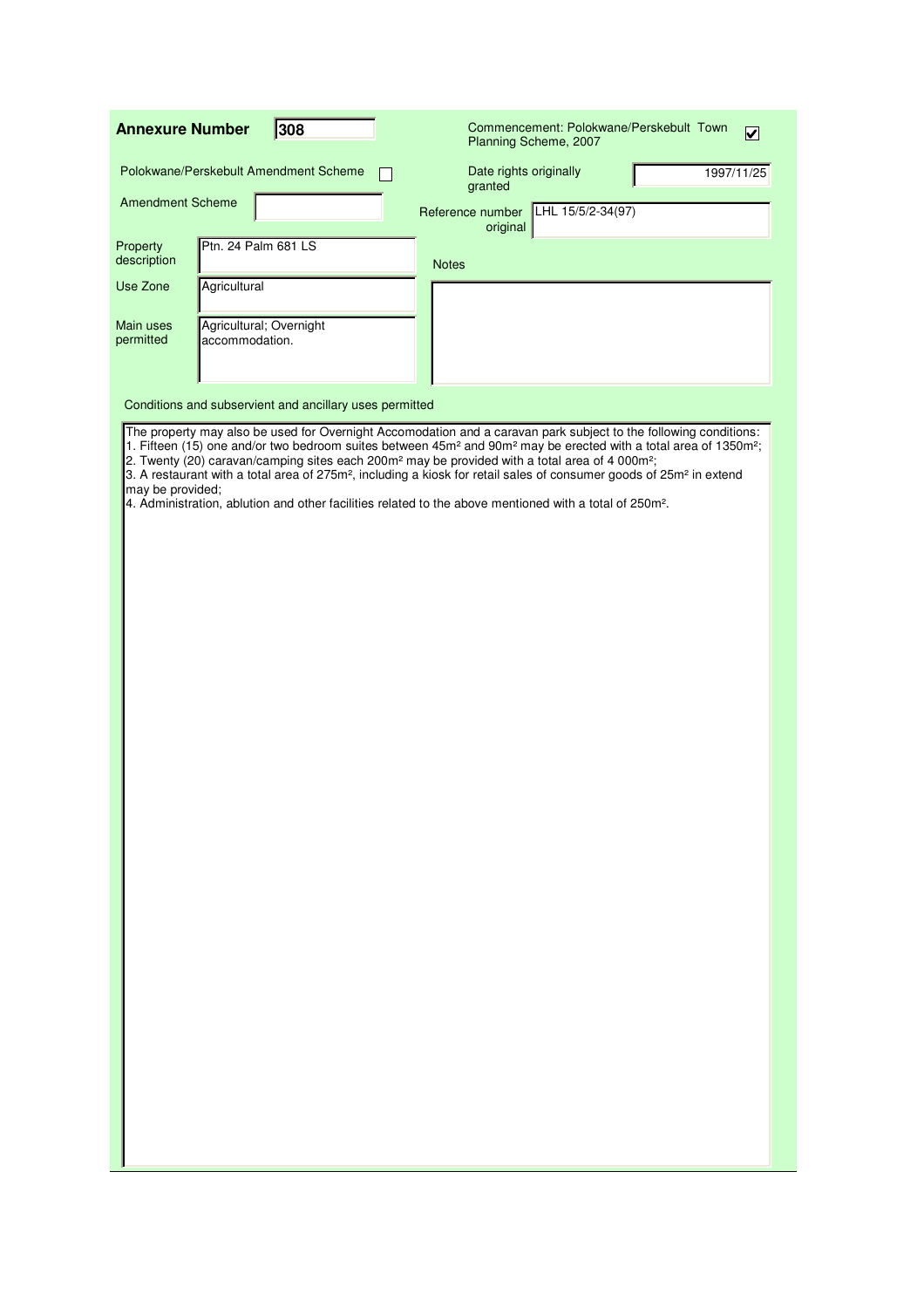| 309<br><b>Annexure Number</b>                                                                                                                                                                                                                                      | Commencement: Polokwane/Perskebult Town<br>$\blacktriangledown$<br>Planning Scheme, 2007                                                                                                                                           |
|--------------------------------------------------------------------------------------------------------------------------------------------------------------------------------------------------------------------------------------------------------------------|------------------------------------------------------------------------------------------------------------------------------------------------------------------------------------------------------------------------------------|
| Polokwane/Perskebult Amendment Scheme                                                                                                                                                                                                                              | Date rights originally<br>2004/02/23<br>granted                                                                                                                                                                                    |
| <b>Amendment Scheme</b>                                                                                                                                                                                                                                            | Reference number LHL 10/4/7/1/1/5/6<br>original                                                                                                                                                                                    |
| Ptn. 22 Palmietfontein 24 KS<br>Property<br>description                                                                                                                                                                                                            | <b>Notes</b>                                                                                                                                                                                                                       |
| Agricultural<br>Use Zone                                                                                                                                                                                                                                           |                                                                                                                                                                                                                                    |
| Agricultural; Transport depot.<br>Main uses<br>permitted                                                                                                                                                                                                           |                                                                                                                                                                                                                                    |
| Conditions and subservient and ancillary uses permitted                                                                                                                                                                                                            |                                                                                                                                                                                                                                    |
| 1. Parking of vehicles of 1,5ha;<br>2. Office for administration of 359m <sup>2</sup> ;<br>3. Workshop of 500m <sup>2</sup> ;<br>4. Ablution facilities of 20m <sup>2</sup> ;                                                                                      | The property may also be used for a transport depot and ancillary uses subject to and consisting of the following:<br>5. Underground fuel tanks as approved in the Record of Decision of the Dept. of Finance & Economic Affairs,  |
| subject to the following further conditions:<br>1. A Site Development Plan shall be submitted to the satisfaction of the municipality;<br>2. No building or structures shall be erected in any buildging restriction area;<br>Roads Agency (Roads Agency Limpopo); | 3. Fencing and screening of the site shall be to the satisfaction of the municipality and/or the Limpopo Province<br>4. The entrances to and exists from the property shall be to the satisfaction of the relevant road authority. |
|                                                                                                                                                                                                                                                                    |                                                                                                                                                                                                                                    |
|                                                                                                                                                                                                                                                                    |                                                                                                                                                                                                                                    |
|                                                                                                                                                                                                                                                                    |                                                                                                                                                                                                                                    |
|                                                                                                                                                                                                                                                                    |                                                                                                                                                                                                                                    |
|                                                                                                                                                                                                                                                                    |                                                                                                                                                                                                                                    |
|                                                                                                                                                                                                                                                                    |                                                                                                                                                                                                                                    |
|                                                                                                                                                                                                                                                                    |                                                                                                                                                                                                                                    |
|                                                                                                                                                                                                                                                                    |                                                                                                                                                                                                                                    |
|                                                                                                                                                                                                                                                                    |                                                                                                                                                                                                                                    |
|                                                                                                                                                                                                                                                                    |                                                                                                                                                                                                                                    |
|                                                                                                                                                                                                                                                                    |                                                                                                                                                                                                                                    |
|                                                                                                                                                                                                                                                                    |                                                                                                                                                                                                                                    |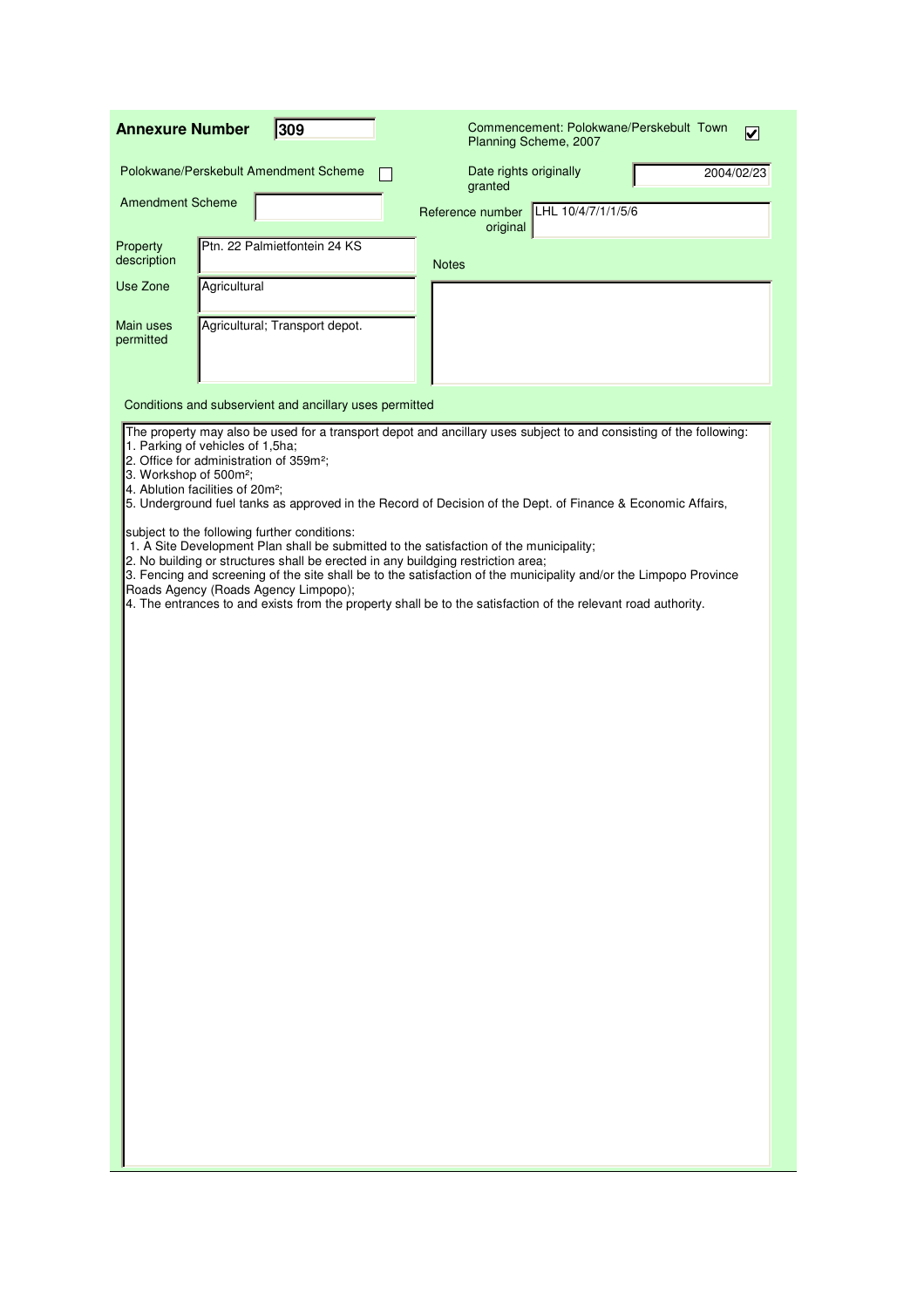| <b>Annexure Number</b>  |              | 310                                                     | Commencement: Polokwane/Perskebult Town<br>$\overline{\mathbf{v}}$<br>Planning Scheme, 2007                           |  |  |  |
|-------------------------|--------------|---------------------------------------------------------|-----------------------------------------------------------------------------------------------------------------------|--|--|--|
|                         |              | Polokwane/Perskebult Amendment Scheme                   | Date rights originally<br>granted                                                                                     |  |  |  |
| <b>Amendment Scheme</b> |              |                                                         | Reference number<br>original                                                                                          |  |  |  |
| Property<br>description | 689 LS       | Ptns. 38 and 39 Duvenhageskraal                         | <b>Notes</b>                                                                                                          |  |  |  |
| Use Zone                | Agricultural |                                                         |                                                                                                                       |  |  |  |
| Main uses<br>permitted  |              | Agricultural; Filling station.                          |                                                                                                                       |  |  |  |
|                         |              |                                                         |                                                                                                                       |  |  |  |
|                         |              | Conditions and subservient and ancillary uses permitted |                                                                                                                       |  |  |  |
|                         |              |                                                         | The property may also be used for a Filling Station subject to further conditions imposed by the local municipality.: |  |  |  |
|                         |              |                                                         |                                                                                                                       |  |  |  |
|                         |              |                                                         |                                                                                                                       |  |  |  |
|                         |              |                                                         |                                                                                                                       |  |  |  |
|                         |              |                                                         |                                                                                                                       |  |  |  |
|                         |              |                                                         |                                                                                                                       |  |  |  |
|                         |              |                                                         |                                                                                                                       |  |  |  |
|                         |              |                                                         |                                                                                                                       |  |  |  |
|                         |              |                                                         |                                                                                                                       |  |  |  |
|                         |              |                                                         |                                                                                                                       |  |  |  |
|                         |              |                                                         |                                                                                                                       |  |  |  |
|                         |              |                                                         |                                                                                                                       |  |  |  |
|                         |              |                                                         |                                                                                                                       |  |  |  |
|                         |              |                                                         |                                                                                                                       |  |  |  |
|                         |              |                                                         |                                                                                                                       |  |  |  |
|                         |              |                                                         |                                                                                                                       |  |  |  |
|                         |              |                                                         |                                                                                                                       |  |  |  |
|                         |              |                                                         |                                                                                                                       |  |  |  |
|                         |              |                                                         |                                                                                                                       |  |  |  |
|                         |              |                                                         |                                                                                                                       |  |  |  |
|                         |              |                                                         |                                                                                                                       |  |  |  |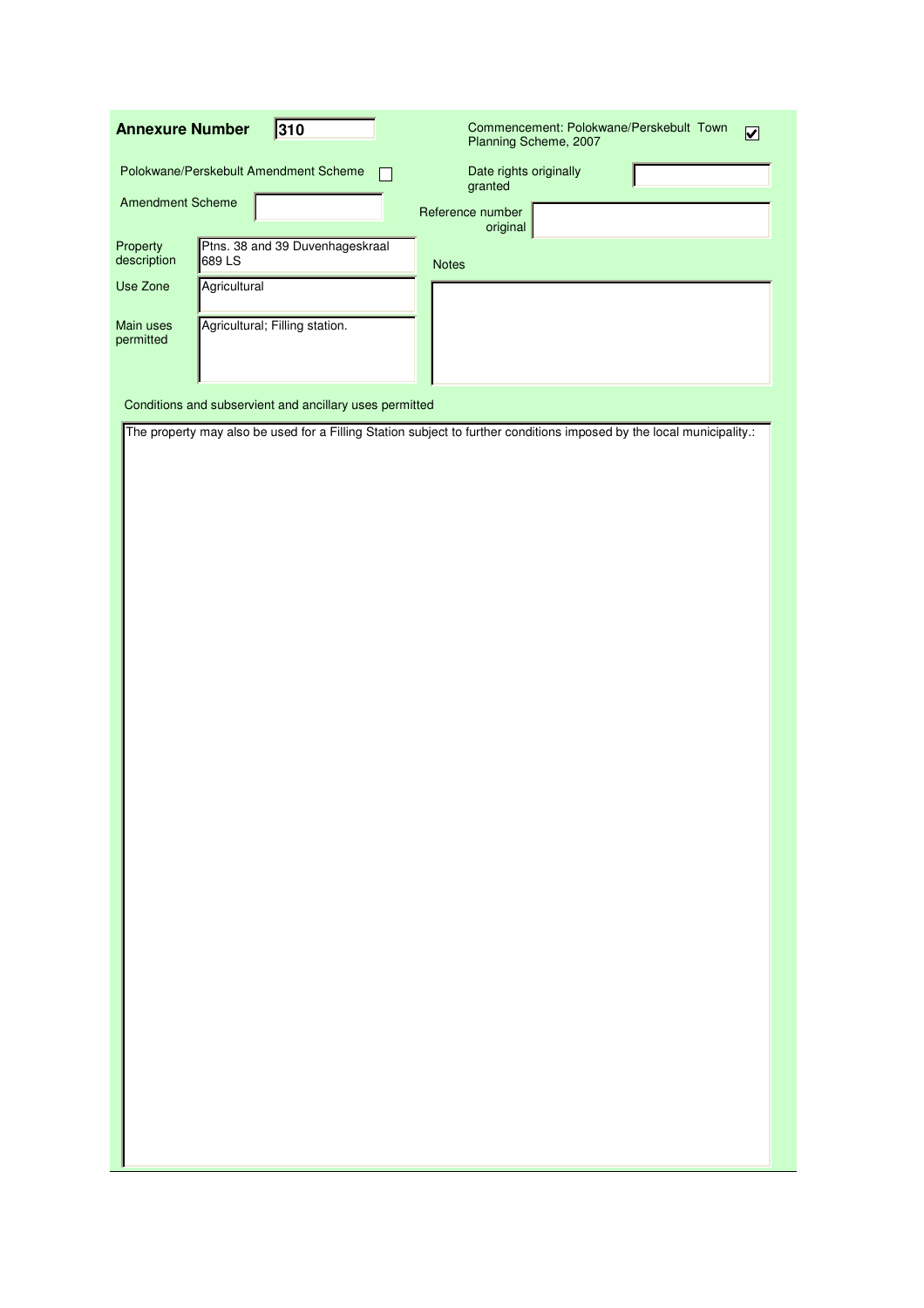| <b>Annexure Number</b>                   |              | 311                                                                                                                                                                                                                                                                                                                                                                                                                                                                                                                                                                                                                                                                                                                                                                                                                                                                                                                                                                                                                                                                                                                                                                                                                                                                                                                                                                                                                                                                                                                                                                                                                                                                    |                              | Planning Scheme, 2007  |                      | Commencement: Polokwane/Perskebult Town | $\vert\!\vert\mathbf{v}\vert\!\vert$ |
|------------------------------------------|--------------|------------------------------------------------------------------------------------------------------------------------------------------------------------------------------------------------------------------------------------------------------------------------------------------------------------------------------------------------------------------------------------------------------------------------------------------------------------------------------------------------------------------------------------------------------------------------------------------------------------------------------------------------------------------------------------------------------------------------------------------------------------------------------------------------------------------------------------------------------------------------------------------------------------------------------------------------------------------------------------------------------------------------------------------------------------------------------------------------------------------------------------------------------------------------------------------------------------------------------------------------------------------------------------------------------------------------------------------------------------------------------------------------------------------------------------------------------------------------------------------------------------------------------------------------------------------------------------------------------------------------------------------------------------------------|------------------------------|------------------------|----------------------|-----------------------------------------|--------------------------------------|
|                                          |              | Polokwane/Perskebult Amendment Scheme                                                                                                                                                                                                                                                                                                                                                                                                                                                                                                                                                                                                                                                                                                                                                                                                                                                                                                                                                                                                                                                                                                                                                                                                                                                                                                                                                                                                                                                                                                                                                                                                                                  | granted                      | Date rights originally |                      |                                         | 1998/03/04                           |
| <b>Amendment Scheme</b>                  |              |                                                                                                                                                                                                                                                                                                                                                                                                                                                                                                                                                                                                                                                                                                                                                                                                                                                                                                                                                                                                                                                                                                                                                                                                                                                                                                                                                                                                                                                                                                                                                                                                                                                                        | Reference number<br>original |                        | LHL 15/8/2/2/-34(56) |                                         |                                      |
| Property<br>description                  |              | Ptn. 79 Tweefontein 915 LS                                                                                                                                                                                                                                                                                                                                                                                                                                                                                                                                                                                                                                                                                                                                                                                                                                                                                                                                                                                                                                                                                                                                                                                                                                                                                                                                                                                                                                                                                                                                                                                                                                             | <b>Notes</b>                 |                        |                      |                                         |                                      |
| Use Zone                                 | Agricultural |                                                                                                                                                                                                                                                                                                                                                                                                                                                                                                                                                                                                                                                                                                                                                                                                                                                                                                                                                                                                                                                                                                                                                                                                                                                                                                                                                                                                                                                                                                                                                                                                                                                                        |                              |                        |                      |                                         |                                      |
| Main uses<br>permitted                   | park.        | Agricultural; Shop; Filling Station;<br>Overnight accomodation; Caravan                                                                                                                                                                                                                                                                                                                                                                                                                                                                                                                                                                                                                                                                                                                                                                                                                                                                                                                                                                                                                                                                                                                                                                                                                                                                                                                                                                                                                                                                                                                                                                                                |                              |                        |                      |                                         |                                      |
|                                          |              | Conditions and subservient and ancillary uses permitted                                                                                                                                                                                                                                                                                                                                                                                                                                                                                                                                                                                                                                                                                                                                                                                                                                                                                                                                                                                                                                                                                                                                                                                                                                                                                                                                                                                                                                                                                                                                                                                                                |                              |                        |                      |                                         |                                      |
| consisting of:<br>right may be executed. |              | The property may also be used for Shop and Filling station subject to the following further conditions and<br>1. A Shop which shall not exceed 900m <sup>2</sup> ;<br>2. Golf Drigving range and a club house which shall not exceed 300m <sup>2</sup> ;<br>3. Caravan park and overnight acommodation of 20 chalets (without kitchen) with a maximum area of 1020m <sup>2</sup> ;<br>4. An office with a maximum area of 20m <sup>2</sup> ;<br>5. A Filling Station and Restaurant with a total area of 1000m <sup>2</sup> ;<br>6. A Site Development Plan shall be submitted to the satisfaction of the municipality;<br>7. The rights will lapse if conditions are not complied with, and after failure to comply with conditions within 60 days<br>after written notice has been submitted to the owner to comply with conditions;<br>8. The rigths will lapse if not executed within 2 years of date of aproval;<br>9. The rights will lapse if not continued for a period of 24 consequtive months;<br>10. Siting of all buildings shall be to the satisfaction of the municipality;<br>11. Parking as well as on and off loading facilities shall be provided to the satisfaction of the municipality;<br>12. No buildings or structures shall be permitted in any building restriction area;<br>13. Fencing and screening shall be to the satisfaction of the municipality;<br>14. The owner shall maintain the property to the satisfaction of the municipality;<br>15. Sanitation shall be providd to the satisfaction of the municipality;<br>16. All conditions of the Limpopo Province Roads Agency (Roads Agency Limpopo) shall be adhered to before any |                              |                        |                      |                                         |                                      |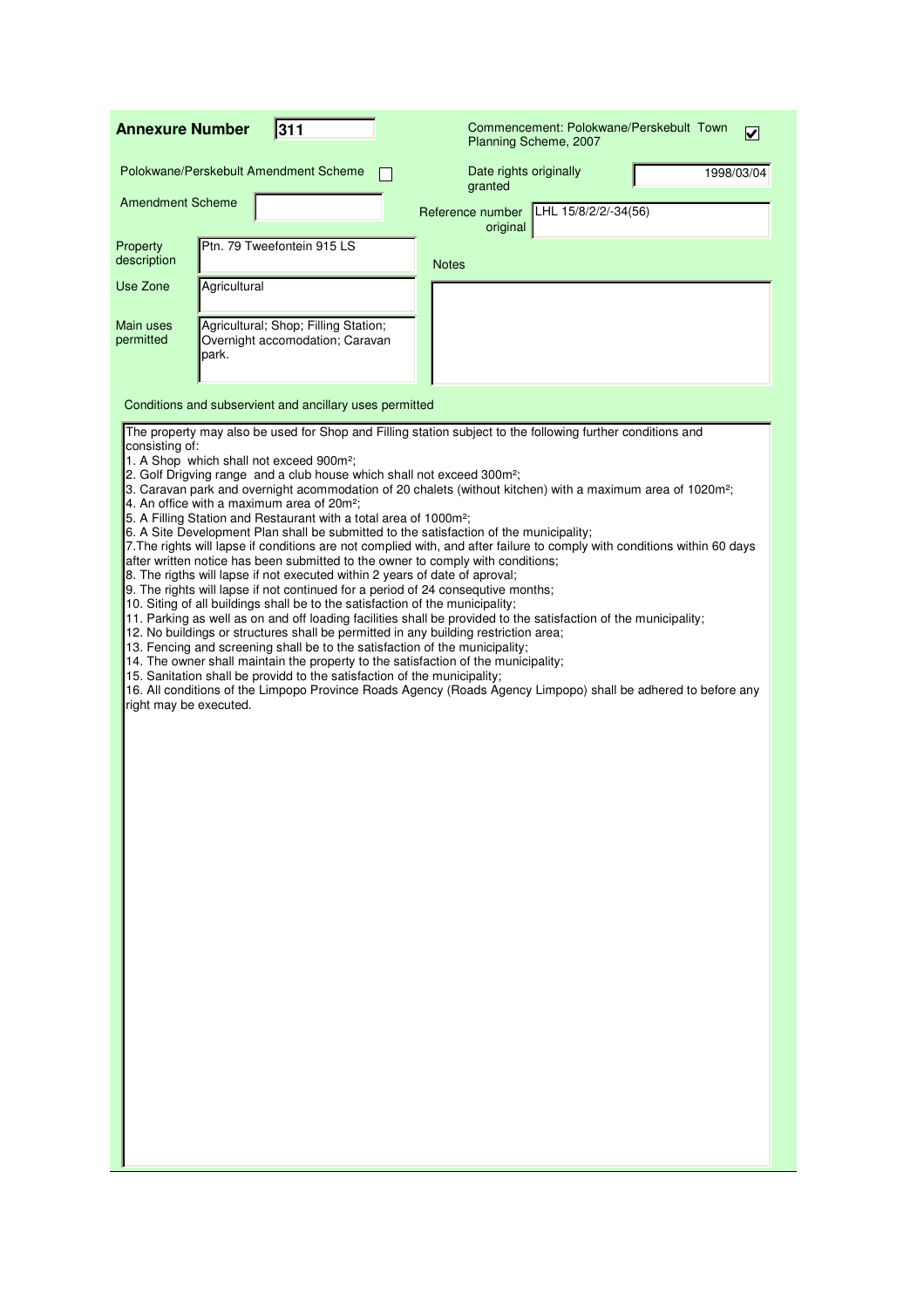| 312<br><b>Annexure Number</b>                                                                                                                                                                                                                                                                                                                                                                                                                                                                                                                                                                                                                                                                                                                                                                                                                                                                                                                                                                                                                                                                                                                                                                                                                                                                                                                                                                                                                                                                                                                                                                                                                                                                                                                                                                                                                                                                                                                                |                                   | Commencement: Polokwane/Perskebult Town<br>Planning Scheme, 2007 | V          |
|--------------------------------------------------------------------------------------------------------------------------------------------------------------------------------------------------------------------------------------------------------------------------------------------------------------------------------------------------------------------------------------------------------------------------------------------------------------------------------------------------------------------------------------------------------------------------------------------------------------------------------------------------------------------------------------------------------------------------------------------------------------------------------------------------------------------------------------------------------------------------------------------------------------------------------------------------------------------------------------------------------------------------------------------------------------------------------------------------------------------------------------------------------------------------------------------------------------------------------------------------------------------------------------------------------------------------------------------------------------------------------------------------------------------------------------------------------------------------------------------------------------------------------------------------------------------------------------------------------------------------------------------------------------------------------------------------------------------------------------------------------------------------------------------------------------------------------------------------------------------------------------------------------------------------------------------------------------|-----------------------------------|------------------------------------------------------------------|------------|
| Polokwane/Perskebult Amendment Scheme                                                                                                                                                                                                                                                                                                                                                                                                                                                                                                                                                                                                                                                                                                                                                                                                                                                                                                                                                                                                                                                                                                                                                                                                                                                                                                                                                                                                                                                                                                                                                                                                                                                                                                                                                                                                                                                                                                                        | Date rights originally<br>granted |                                                                  | 1996/02/20 |
| <b>Amendment Scheme</b>                                                                                                                                                                                                                                                                                                                                                                                                                                                                                                                                                                                                                                                                                                                                                                                                                                                                                                                                                                                                                                                                                                                                                                                                                                                                                                                                                                                                                                                                                                                                                                                                                                                                                                                                                                                                                                                                                                                                      | Reference number<br>original      | LHL 15/5/2/34-77(A)                                              |            |
| Ptn. 10 Roodepoort 744 LS<br>Property<br>description                                                                                                                                                                                                                                                                                                                                                                                                                                                                                                                                                                                                                                                                                                                                                                                                                                                                                                                                                                                                                                                                                                                                                                                                                                                                                                                                                                                                                                                                                                                                                                                                                                                                                                                                                                                                                                                                                                         | <b>Notes</b>                      |                                                                  |            |
| Agricultural<br>Use Zone                                                                                                                                                                                                                                                                                                                                                                                                                                                                                                                                                                                                                                                                                                                                                                                                                                                                                                                                                                                                                                                                                                                                                                                                                                                                                                                                                                                                                                                                                                                                                                                                                                                                                                                                                                                                                                                                                                                                     |                                   |                                                                  |            |
| Main uses<br>Agricultural; Transport business.<br>permitted                                                                                                                                                                                                                                                                                                                                                                                                                                                                                                                                                                                                                                                                                                                                                                                                                                                                                                                                                                                                                                                                                                                                                                                                                                                                                                                                                                                                                                                                                                                                                                                                                                                                                                                                                                                                                                                                                                  |                                   |                                                                  |            |
| Conditions and subservient and ancillary uses permitted                                                                                                                                                                                                                                                                                                                                                                                                                                                                                                                                                                                                                                                                                                                                                                                                                                                                                                                                                                                                                                                                                                                                                                                                                                                                                                                                                                                                                                                                                                                                                                                                                                                                                                                                                                                                                                                                                                      |                                   |                                                                  |            |
| The property may also be used for purposes of a transport business subject to the following conditions and<br>consisting of the following ancillary uses:<br>1. A workshop with 2 diesel pumps as well as a storage space with a total area of 400m <sup>2</sup> ;<br>2. An office of 200m <sup>2</sup> ;<br>3. Carports for parking of 3 heavy vehicles with a total area of 200m <sup>2</sup> ; Overnight faciolities with ablution and eating<br>facilities of 150m <sup>2</sup> ; An area for washing and cleaning of heavy vehicles with a total area of 400m <sup>2</sup> ,<br>subject to the following conditions:<br>1. Access to and from the property shall be to the satisfation of the municipality;<br>2. The rights will lapse if conditions are not complied with, and after failure to comply with conditions within 60 days<br>after written notice has been submitted to the owner to comply with conditions;<br>3. The rigths will lapse if not executed within 2 years of date of aproval;<br>4. The rights will lapse if not continued for a period of 24 consequtive months;<br>5. A Site Development Plan shall be submitted to the satisfaction of the municipality;<br>6. Siting of all buildings shall be to the satisfaction of the municipality;<br>7. Parking as well as on and off loading shall be provided t the satisfaction of the municipaliity;<br>8. No building or sructures shall be permitted within any building restriction area;<br>9. Water and sanitation facilities shall be provided to the satisfaction of the municipality;<br>10. Access and egress to and from the property shall be to the satisfaction of the municipality;<br>11. Fencing and screening shall be to the satisfaction of the municipality;<br>12. The owner shall maintain the property to the satisfaction of the municipality;<br>13. All conditions of the Limpopo Province Roads Agency (Roads Agency Limpopo) shall be adhered to. |                                   |                                                                  |            |
|                                                                                                                                                                                                                                                                                                                                                                                                                                                                                                                                                                                                                                                                                                                                                                                                                                                                                                                                                                                                                                                                                                                                                                                                                                                                                                                                                                                                                                                                                                                                                                                                                                                                                                                                                                                                                                                                                                                                                              |                                   |                                                                  |            |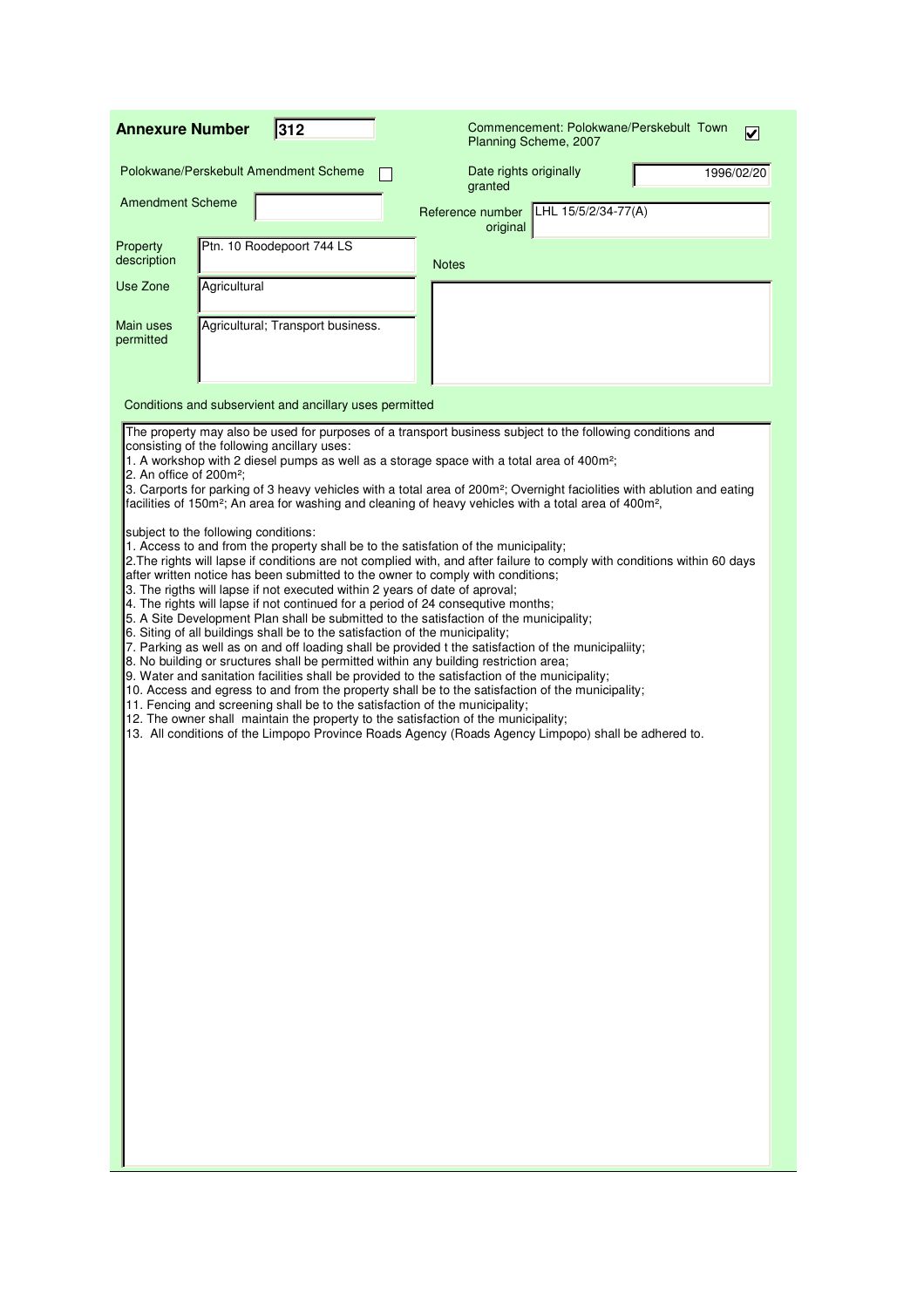| 313<br><b>Annexure Number</b>                                                                             |              | Commencement: Polokwane/Perskebult Town<br>$\boxed{\mathbf{v}}$<br>Planning Scheme, 2007                                                                |                                                                                                                                                                                                                                                                     |  |            |
|-----------------------------------------------------------------------------------------------------------|--------------|---------------------------------------------------------------------------------------------------------------------------------------------------------|---------------------------------------------------------------------------------------------------------------------------------------------------------------------------------------------------------------------------------------------------------------------|--|------------|
|                                                                                                           |              | Polokwane/Perskebult Amendment Scheme                                                                                                                   | Date rights originally<br>granted                                                                                                                                                                                                                                   |  | 1996/09/03 |
| <b>Amendment Scheme</b>                                                                                   |              |                                                                                                                                                         | <b>THL</b><br>Reference number<br>original                                                                                                                                                                                                                          |  |            |
| Property<br>description                                                                                   |              | Ptn. 41 Tweefontein 915 LS                                                                                                                              | <b>Notes</b>                                                                                                                                                                                                                                                        |  |            |
| Use Zone                                                                                                  | Agricultural |                                                                                                                                                         |                                                                                                                                                                                                                                                                     |  |            |
| Main uses<br>permitted                                                                                    |              | Agricultural; Conference facilities.                                                                                                                    |                                                                                                                                                                                                                                                                     |  |            |
|                                                                                                           |              | Conditions and subservient and ancillary uses permitted                                                                                                 |                                                                                                                                                                                                                                                                     |  |            |
| 1. Conference hall of 50m <sup>2</sup> ;<br>3. Snooker Room of 90m <sup>2</sup> ;<br>by the municipality. |              | 1170m <sup>2</sup> and subject to the folowing conditins and/or consisting of:<br>2. Kitchen of 40m <sup>2</sup> ; Lounge and bar of 90m <sup>2</sup> ; | The poperty may also be used for Conference facilities, restaurant and other related uses with a maximum of<br>4. Restaurant of 150m <sup>2</sup> ; Recreation area of 700m <sup>2</sup> ; store room of 50m <sup>2</sup> , subject to conditions as may be imposed |  |            |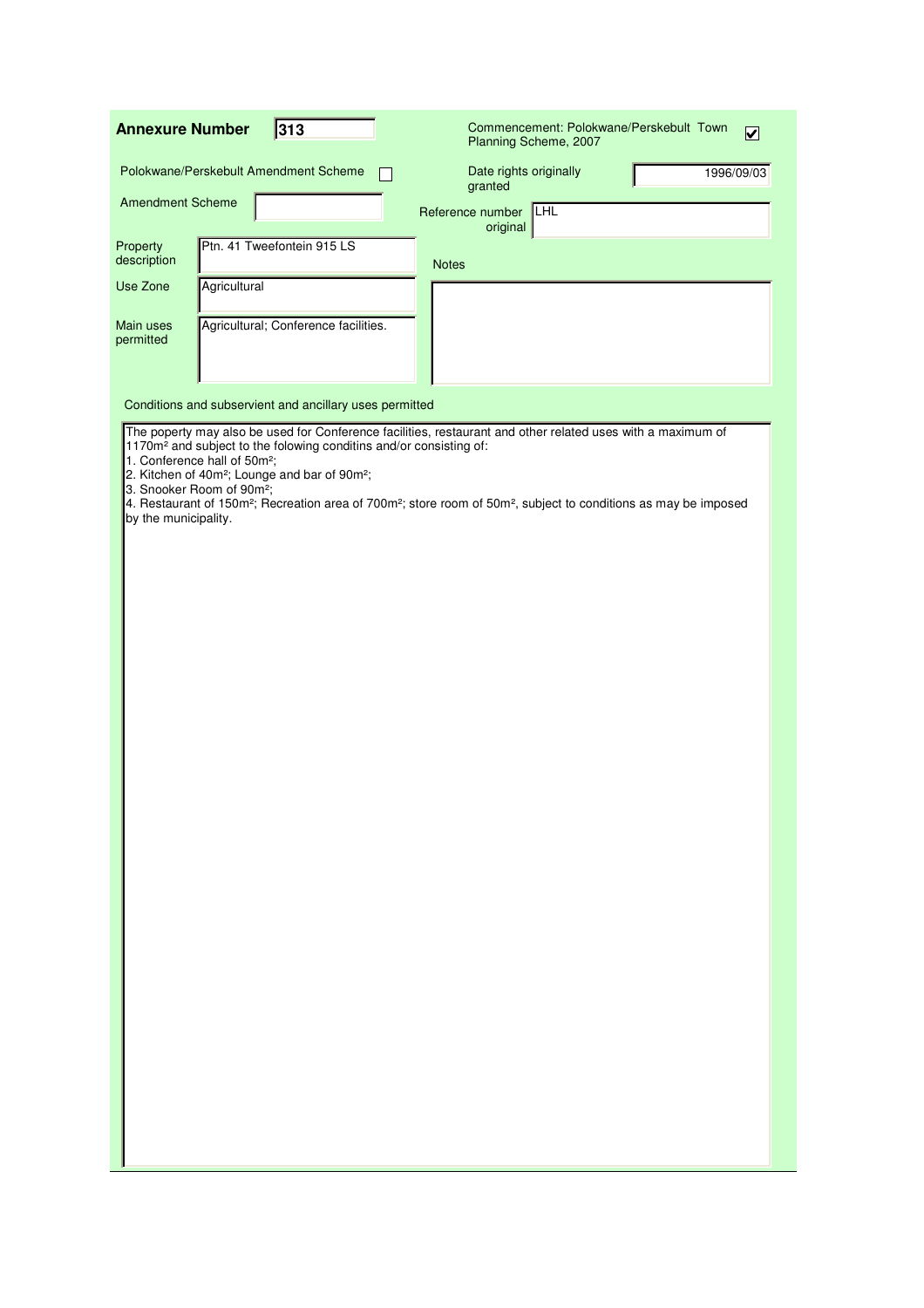| 314<br><b>Annexure Number</b>                                                             | Commencement: Polokwane/Perskebult Town<br>$\overline{\mathbf{v}}$<br>Planning Scheme, 2007                       |
|-------------------------------------------------------------------------------------------|-------------------------------------------------------------------------------------------------------------------|
| Polokwane/Perskebult Amendment Scheme                                                     | Date rights originally<br>1997/10/10<br>granted                                                                   |
| <b>Amendment Scheme</b>                                                                   | Reference number LHL 15/5/2/34(91)<br>original                                                                    |
| Ptn. 171 Tweefontein 915 LS<br>Property<br>description                                    | <b>Notes</b>                                                                                                      |
| Use Zone<br>Agricultural                                                                  |                                                                                                                   |
| Agricultural; Fruit and vegatable<br>Main uses<br>permitted<br>dealer; Tea garden.        |                                                                                                                   |
|                                                                                           |                                                                                                                   |
| Conditions and subservient and ancillary uses permitted                                   |                                                                                                                   |
| Fruit and vegatable dealer of 450m <sup>2</sup> ;<br>2. Tea garden of 300m <sup>2</sup> ; | The property may also be used for the folowing purposes and subject to conditions imposed by the municipality: 1. |
| 3. Nursery of 1,0ha.                                                                      |                                                                                                                   |
|                                                                                           |                                                                                                                   |
|                                                                                           |                                                                                                                   |
|                                                                                           |                                                                                                                   |
|                                                                                           |                                                                                                                   |
|                                                                                           |                                                                                                                   |
|                                                                                           |                                                                                                                   |
|                                                                                           |                                                                                                                   |
|                                                                                           |                                                                                                                   |
|                                                                                           |                                                                                                                   |
|                                                                                           |                                                                                                                   |
|                                                                                           |                                                                                                                   |
|                                                                                           |                                                                                                                   |
|                                                                                           |                                                                                                                   |
|                                                                                           |                                                                                                                   |
|                                                                                           |                                                                                                                   |
|                                                                                           |                                                                                                                   |
|                                                                                           |                                                                                                                   |
|                                                                                           |                                                                                                                   |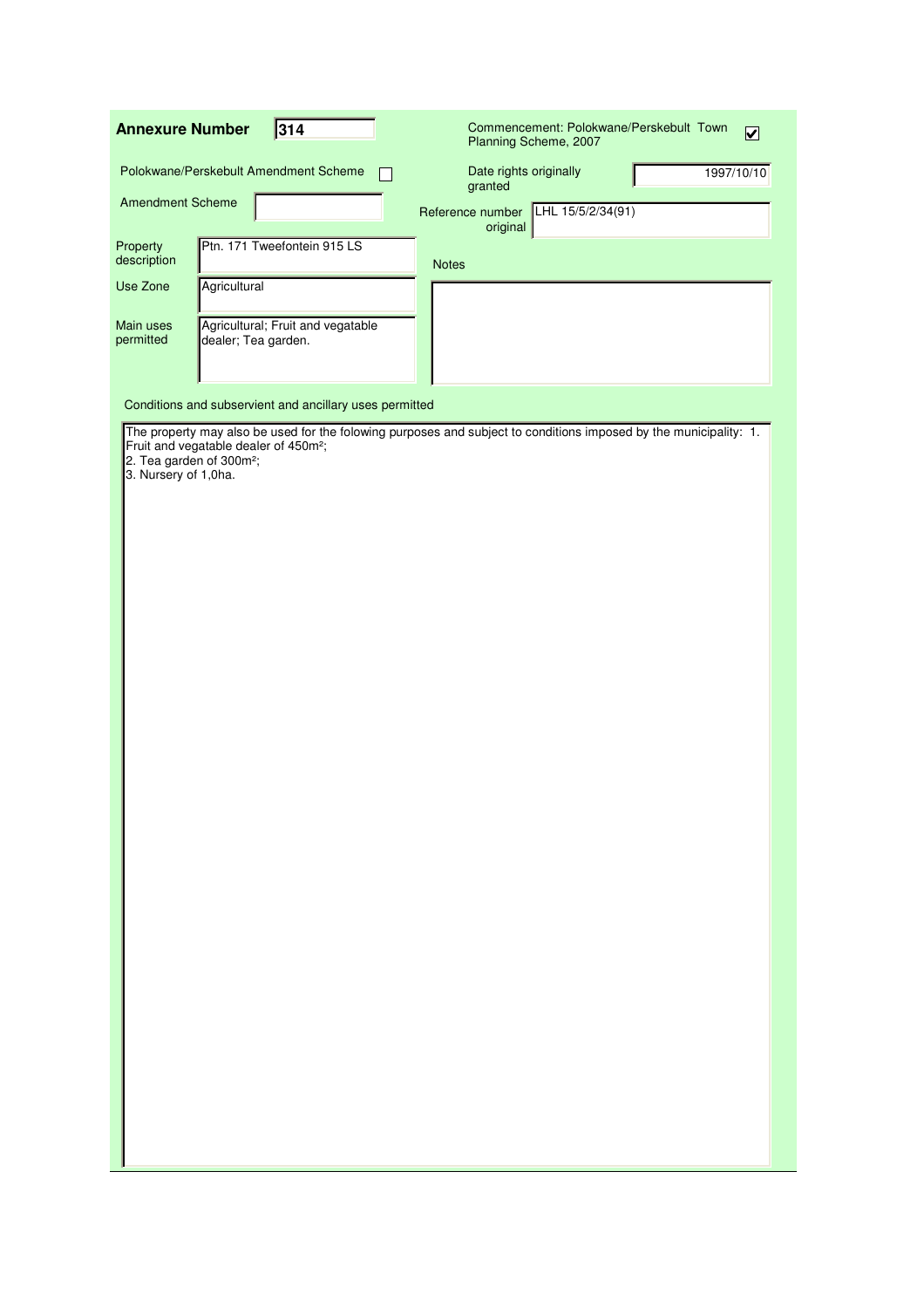| 315<br><b>Annexure Number</b>                                                                                                                                     | Commencement: Polokwane/Perskebult Town<br>$\overline{\mathbf{z}}$<br>Planning Scheme, 2007                  |
|-------------------------------------------------------------------------------------------------------------------------------------------------------------------|--------------------------------------------------------------------------------------------------------------|
| Polokwane/Perskebult Amendment Scheme                                                                                                                             | Date rights originally<br>granted                                                                            |
| <b>Amendment Scheme</b>                                                                                                                                           | Reference number LHL 15/5/2/34(95)<br>original                                                               |
| Property<br>Ptn. 36 Tweefontein 915 LS<br>description                                                                                                             | <b>Notes</b>                                                                                                 |
| Use Zone<br>Agricultural                                                                                                                                          |                                                                                                              |
| Agricultural; Auction pen/kraal;<br>Main uses<br>permitted<br>Auction mart.                                                                                       |                                                                                                              |
|                                                                                                                                                                   |                                                                                                              |
| Conditions and subservient and ancillary uses permitted                                                                                                           |                                                                                                              |
| municipality:<br>1. Auction pen/kraal of 2000m <sup>2</sup> GLFA;<br>2. Auction mart of 200m <sup>2</sup> GLFA;<br>3. A second dwelling unit of 200m <sup>2</sup> | The property may also be used for the following uses and subject to any further conditions as imposed by the |
|                                                                                                                                                                   |                                                                                                              |
|                                                                                                                                                                   |                                                                                                              |
|                                                                                                                                                                   |                                                                                                              |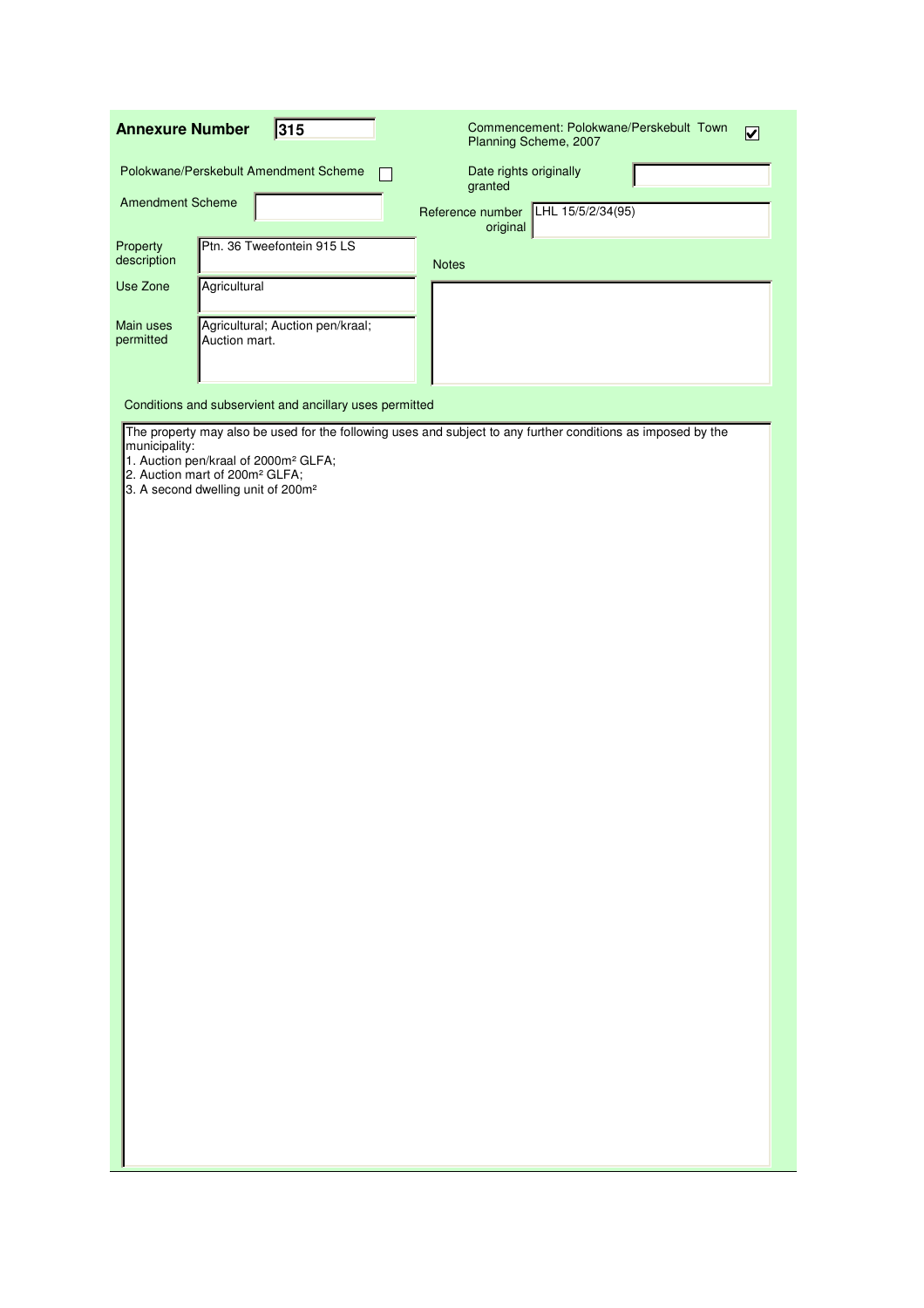| 316<br><b>Annexure Number</b>                                                                                                                                               | Commencement: Polokwane/Perskebult Town<br>$\overline{\mathbf{v}}$<br>Planning Scheme, 2007 |
|-----------------------------------------------------------------------------------------------------------------------------------------------------------------------------|---------------------------------------------------------------------------------------------|
| Polokwane/Perskebult Amendment Scheme                                                                                                                                       | Date rights originally<br>granted                                                           |
| <b>Amendment Scheme</b>                                                                                                                                                     | Reference number LHL 15/5/2-34(?)<br>original                                               |
| Ptn. 86 Leeuwkuil 691 LS<br>Property<br>description<br><b>Notes</b>                                                                                                         |                                                                                             |
| Use Zone<br>Agricultural                                                                                                                                                    |                                                                                             |
| Agricultural; Abbatoir<br>Main uses<br>permitted                                                                                                                            |                                                                                             |
|                                                                                                                                                                             |                                                                                             |
| Conditions and subservient and ancillary uses permitted                                                                                                                     |                                                                                             |
| The property may also be used for the following uses and subject to any further conditions imposed by the<br>municipality:<br>1. An Abbatoir of 550m <sup>2</sup> GLFA; and |                                                                                             |
| 2. A subservient pen/kraal of 1500m <sup>2</sup>                                                                                                                            |                                                                                             |
|                                                                                                                                                                             |                                                                                             |
|                                                                                                                                                                             |                                                                                             |
|                                                                                                                                                                             |                                                                                             |
|                                                                                                                                                                             |                                                                                             |
|                                                                                                                                                                             |                                                                                             |
|                                                                                                                                                                             |                                                                                             |
|                                                                                                                                                                             |                                                                                             |
|                                                                                                                                                                             |                                                                                             |
|                                                                                                                                                                             |                                                                                             |
|                                                                                                                                                                             |                                                                                             |
|                                                                                                                                                                             |                                                                                             |
|                                                                                                                                                                             |                                                                                             |
|                                                                                                                                                                             |                                                                                             |
|                                                                                                                                                                             |                                                                                             |
|                                                                                                                                                                             |                                                                                             |
|                                                                                                                                                                             |                                                                                             |
|                                                                                                                                                                             |                                                                                             |
|                                                                                                                                                                             |                                                                                             |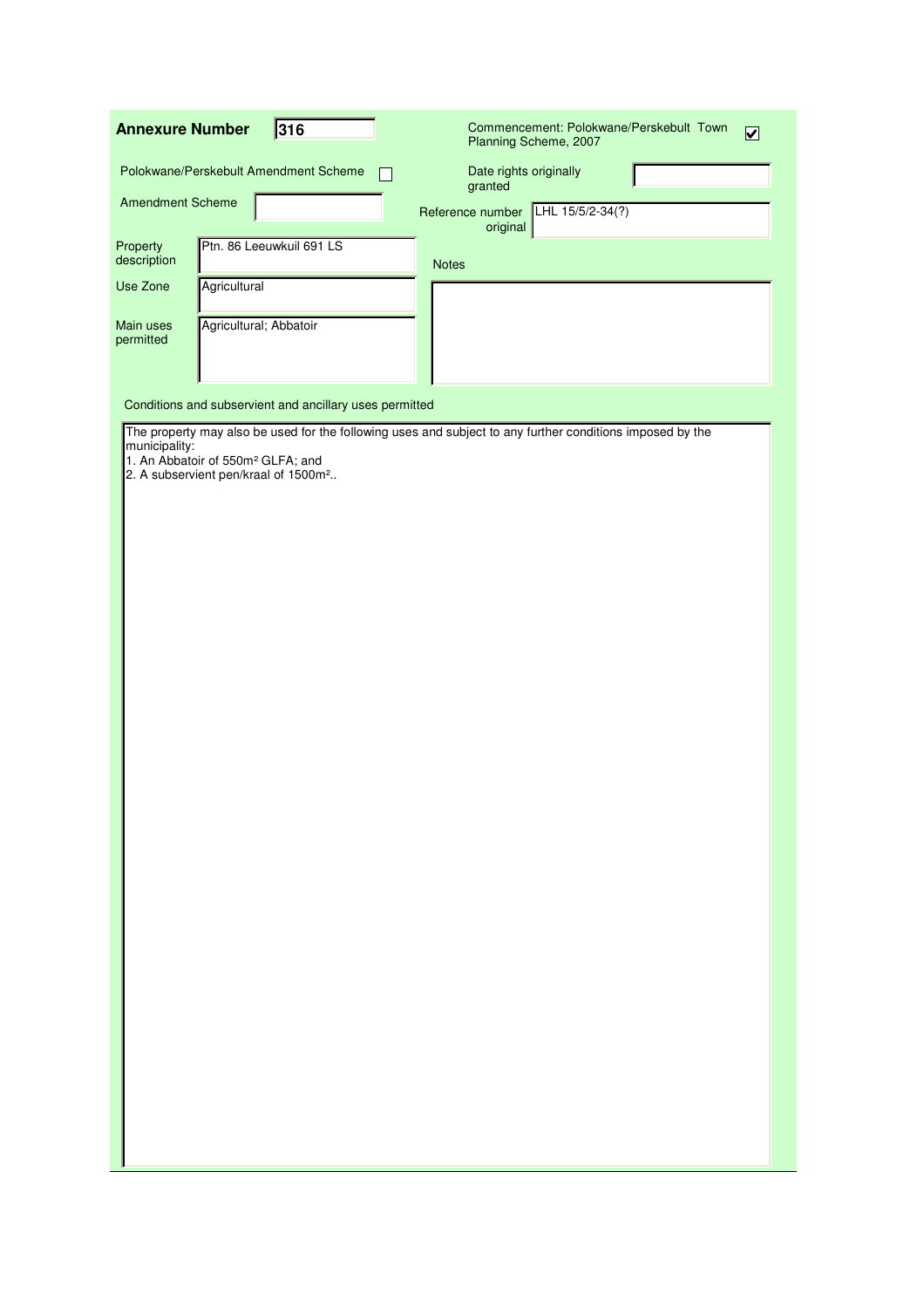| <b>Annexure Number</b>  | 317                                                                                                                                                                                             | Commencement: Polokwane/Perskebult Town<br>$\boxed{\mathbf{v}}$<br>Planning Scheme, 2007                  |
|-------------------------|-------------------------------------------------------------------------------------------------------------------------------------------------------------------------------------------------|-----------------------------------------------------------------------------------------------------------|
|                         | Polokwane/Perskebult Amendment Scheme                                                                                                                                                           | Date rights originally<br>2007/07/03<br>granted                                                           |
| <b>Amendment Scheme</b> |                                                                                                                                                                                                 | LH12/4/7/1/1/5/25<br>Reference number<br>original                                                         |
| Property<br>description | Ptn. 38 Palmietfontein 24 KS                                                                                                                                                                    | <b>Notes</b>                                                                                              |
| Use Zone                | Agricultural                                                                                                                                                                                    |                                                                                                           |
| Main uses<br>permitted  | Agricultural; Sawmill; Wood<br>treatment plant; Residential building;<br>3 dwelling units                                                                                                       |                                                                                                           |
|                         | Conditions and subservient and ancillary uses permitted                                                                                                                                         |                                                                                                           |
| municipality:           | 1. Sawmill and/or wood treatment plant;<br>2. A Residential building for accomodation of workers at a maximum of 20 workers;<br>3. Three (3) dwelling units in total ay be erected on the land. | The property may also be used for the following uses and subject to any further conditions imposed by the |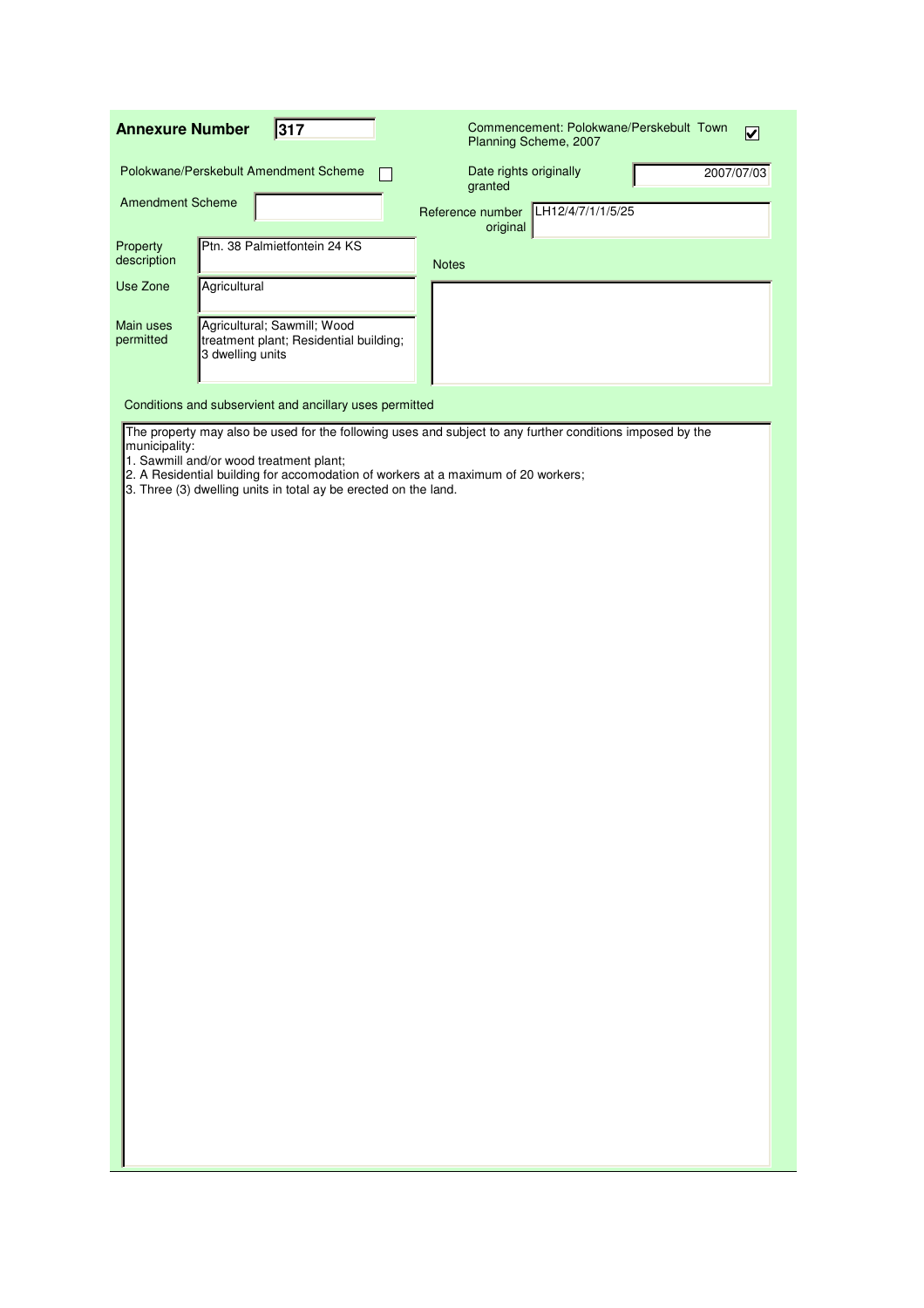| 318<br><b>Annexure Number</b>                                                    | Commencement: Polokwane/Perskebult Town<br>$\overline{\mathbf{v}}$<br>Planning Scheme, 2007               |
|----------------------------------------------------------------------------------|-----------------------------------------------------------------------------------------------------------|
| Polokwane/Perskebult Amendment Scheme                                            | Date rights originally<br>2006/10/11<br>granted                                                           |
| <b>Amendment Scheme</b>                                                          | LH12/4/7/1/1/5/19<br>Reference number<br>original                                                         |
| Property<br>Holding 39 Dalmada Agricultural<br>description<br><b>Holdings LS</b> | <b>Notes</b>                                                                                              |
| Use Zone<br>Agricultural                                                         |                                                                                                           |
| Agricultural; Overnight Accomodation<br>Main uses<br>permitted                   |                                                                                                           |
| Conditions and subservient and ancillary uses permitted                          |                                                                                                           |
| municipality:<br>1. Overnight accommodation.                                     | The property may also be used for the following uses and subject to any further conditions imposed by the |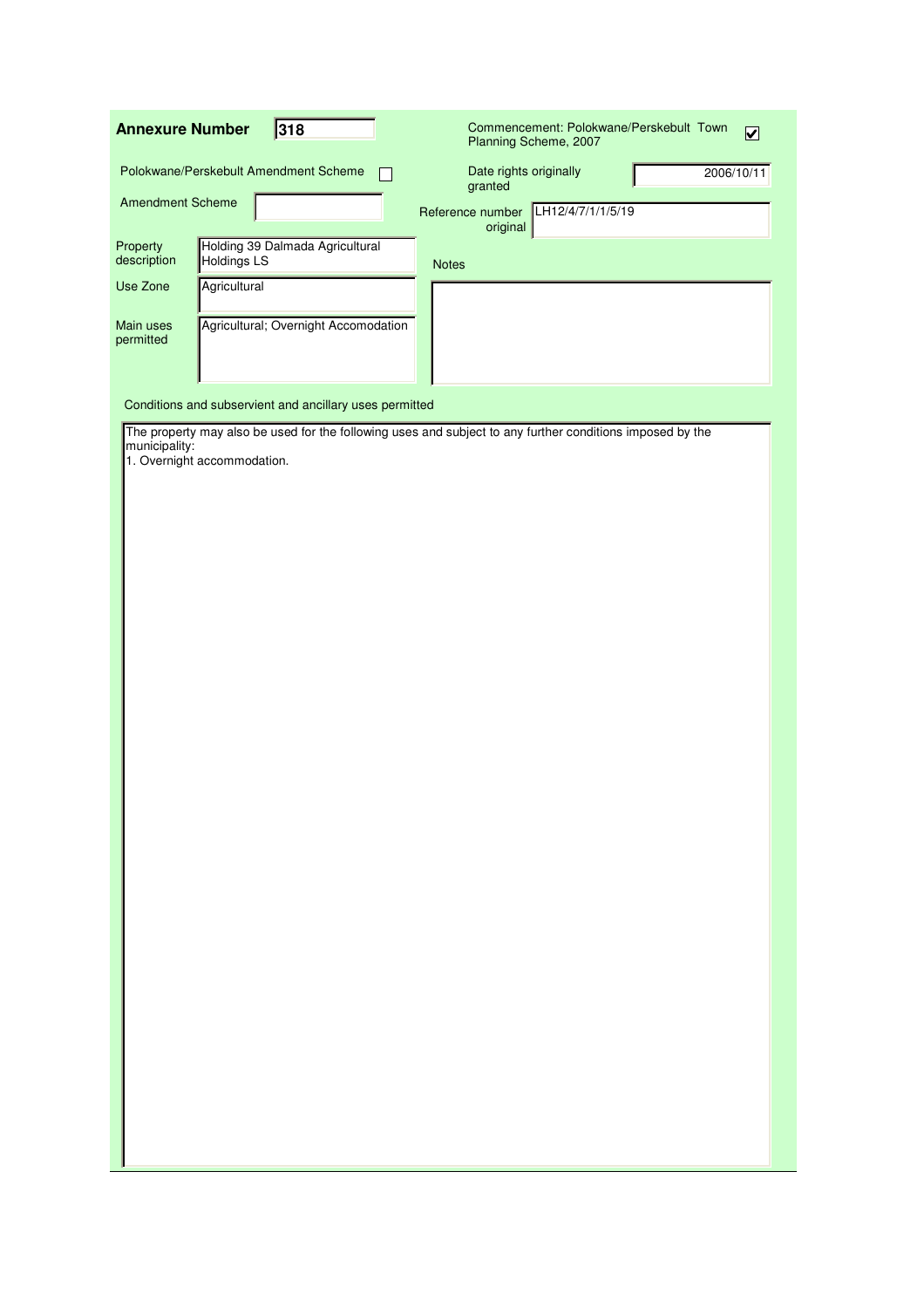| <b>Annexure Number</b>             | 319                                                               | Commencement: Polokwane/Perskebult Town<br>$\overline{\mathbf{v}}$<br>Planning Scheme, 2007               |
|------------------------------------|-------------------------------------------------------------------|-----------------------------------------------------------------------------------------------------------|
|                                    | Polokwane/Perskebult Amendment Scheme                             | Date rights originally<br>2007/10/31<br>granted                                                           |
| <b>Amendment Scheme</b>            |                                                                   | LH12/4/7/1/1/5(28)<br>Reference number<br>original                                                        |
| Property<br>description            | Ptn. 47 Palmietfontein 24 KS                                      | <b>Notes</b>                                                                                              |
| Use Zone<br>Main uses<br>permitted | Agricultural<br>Agricultural; Industry                            |                                                                                                           |
|                                    | Conditions and subservient and ancillary uses permitted           |                                                                                                           |
| municipality:                      | 1. Industry, of which the area is limited to 1458m <sup>2</sup> . | The property may also be used for the following uses and subject to any further conditions imposed by the |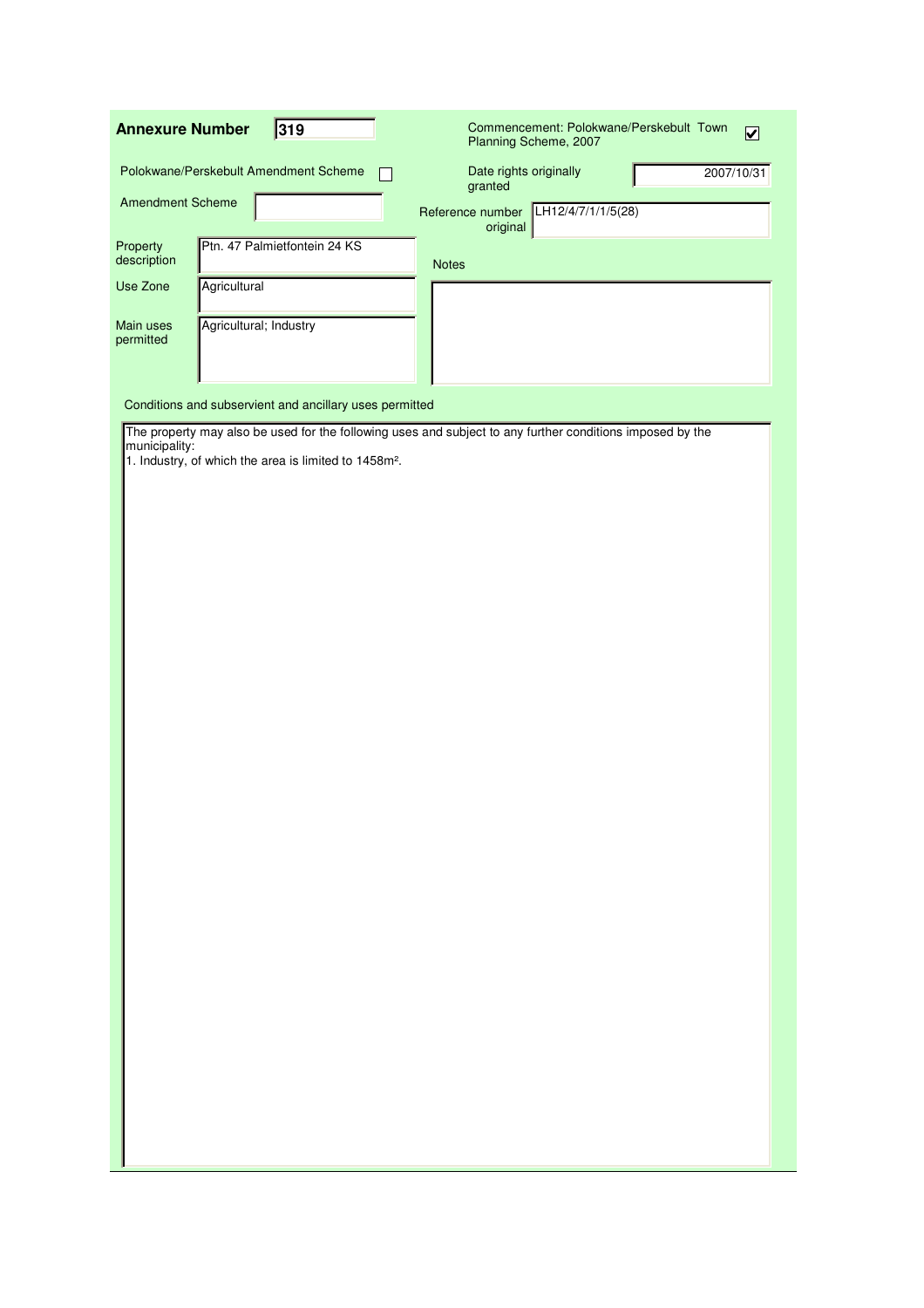| 320<br><b>Annexure Number</b>                                      | Commencement: Polokwane/Perskebult Town<br>$\overline{\mathbf{v}}$<br>Planning Scheme, 2007               |
|--------------------------------------------------------------------|-----------------------------------------------------------------------------------------------------------|
| Polokwane/Perskebult Amendment Scheme                              | Date rights originally<br>granted                                                                         |
| <b>Amendment Scheme</b>                                            | <b>ILH</b><br>Reference number<br>original                                                                |
| Ptn. 8 Roodepoort 744 LS<br>Property<br>description                | <b>Notes</b>                                                                                              |
| Agricultural<br>Use Zone                                           |                                                                                                           |
| Main uses<br>Agricultural; Overnight<br>permitted<br>accommodation |                                                                                                           |
|                                                                    |                                                                                                           |
| Conditions and subservient and ancillary uses permitted            |                                                                                                           |
| municipality:<br>1. Overnight accommodation and related uses.      | The property may also be used for the following uses and subject to any further conditions imposed by the |
|                                                                    |                                                                                                           |
|                                                                    |                                                                                                           |
|                                                                    |                                                                                                           |
|                                                                    |                                                                                                           |
|                                                                    |                                                                                                           |
|                                                                    |                                                                                                           |
|                                                                    |                                                                                                           |
|                                                                    |                                                                                                           |
|                                                                    |                                                                                                           |
|                                                                    |                                                                                                           |
|                                                                    |                                                                                                           |
|                                                                    |                                                                                                           |
|                                                                    |                                                                                                           |
|                                                                    |                                                                                                           |
|                                                                    |                                                                                                           |
|                                                                    |                                                                                                           |
|                                                                    |                                                                                                           |
|                                                                    |                                                                                                           |
|                                                                    |                                                                                                           |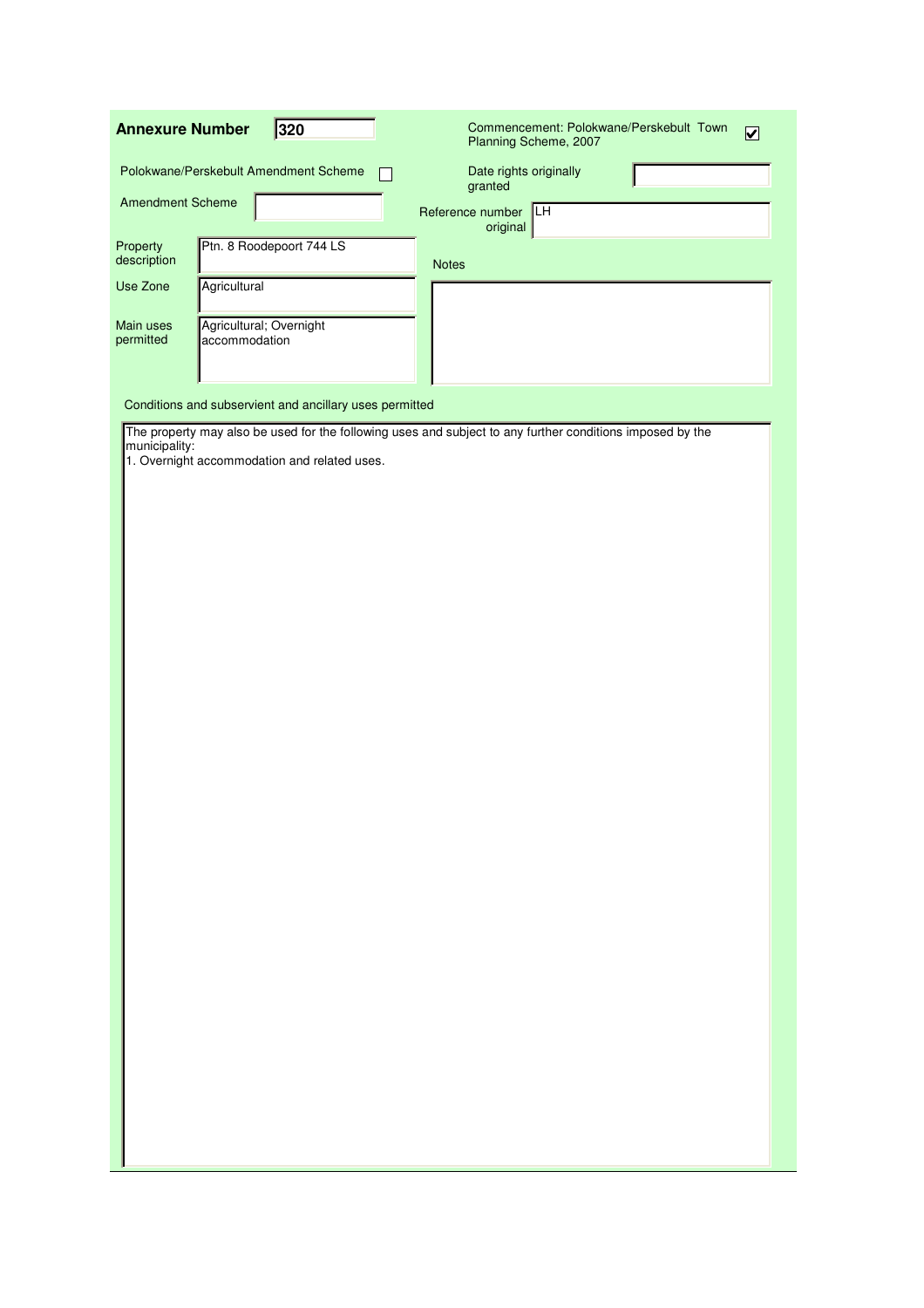| <b>Annexure Number</b>                                     |              | 321                                                                                                                                                                                                                                                                                                                                                                                                                                                                                                                                                                                                                                                                                                                                                                                                                                                                                                                                                                                                                                                                                                                                                                                                                                                                                                                                                                                                                                                                                                                                                                                                                                                                                                                                                                                                                                                                                                                                                                                                                                                                            |                                               | Commencement: Polokwane/Perskebult Town<br>Planning Scheme, 2007 | V          |
|------------------------------------------------------------|--------------|--------------------------------------------------------------------------------------------------------------------------------------------------------------------------------------------------------------------------------------------------------------------------------------------------------------------------------------------------------------------------------------------------------------------------------------------------------------------------------------------------------------------------------------------------------------------------------------------------------------------------------------------------------------------------------------------------------------------------------------------------------------------------------------------------------------------------------------------------------------------------------------------------------------------------------------------------------------------------------------------------------------------------------------------------------------------------------------------------------------------------------------------------------------------------------------------------------------------------------------------------------------------------------------------------------------------------------------------------------------------------------------------------------------------------------------------------------------------------------------------------------------------------------------------------------------------------------------------------------------------------------------------------------------------------------------------------------------------------------------------------------------------------------------------------------------------------------------------------------------------------------------------------------------------------------------------------------------------------------------------------------------------------------------------------------------------------------|-----------------------------------------------|------------------------------------------------------------------|------------|
|                                                            |              | Polokwane/Perskebult Amendment Scheme                                                                                                                                                                                                                                                                                                                                                                                                                                                                                                                                                                                                                                                                                                                                                                                                                                                                                                                                                                                                                                                                                                                                                                                                                                                                                                                                                                                                                                                                                                                                                                                                                                                                                                                                                                                                                                                                                                                                                                                                                                          | granted                                       | Date rights originally                                           | 2005/09/27 |
| <b>Amendment Scheme</b>                                    |              |                                                                                                                                                                                                                                                                                                                                                                                                                                                                                                                                                                                                                                                                                                                                                                                                                                                                                                                                                                                                                                                                                                                                                                                                                                                                                                                                                                                                                                                                                                                                                                                                                                                                                                                                                                                                                                                                                                                                                                                                                                                                                | Reference number LH12/4/9/2/5(36)<br>original |                                                                  |            |
| Property<br>description                                    |              | Remainder of the farm Palm 681 LS                                                                                                                                                                                                                                                                                                                                                                                                                                                                                                                                                                                                                                                                                                                                                                                                                                                                                                                                                                                                                                                                                                                                                                                                                                                                                                                                                                                                                                                                                                                                                                                                                                                                                                                                                                                                                                                                                                                                                                                                                                              | <b>Notes</b>                                  |                                                                  |            |
| Use Zone                                                   | Agricultural |                                                                                                                                                                                                                                                                                                                                                                                                                                                                                                                                                                                                                                                                                                                                                                                                                                                                                                                                                                                                                                                                                                                                                                                                                                                                                                                                                                                                                                                                                                                                                                                                                                                                                                                                                                                                                                                                                                                                                                                                                                                                                |                                               |                                                                  |            |
| Main uses<br>permitted                                     |              | Agricultural; Builder's yard                                                                                                                                                                                                                                                                                                                                                                                                                                                                                                                                                                                                                                                                                                                                                                                                                                                                                                                                                                                                                                                                                                                                                                                                                                                                                                                                                                                                                                                                                                                                                                                                                                                                                                                                                                                                                                                                                                                                                                                                                                                   |                                               |                                                                  |            |
|                                                            |              | Conditions and subservient and ancillary uses permitted                                                                                                                                                                                                                                                                                                                                                                                                                                                                                                                                                                                                                                                                                                                                                                                                                                                                                                                                                                                                                                                                                                                                                                                                                                                                                                                                                                                                                                                                                                                                                                                                                                                                                                                                                                                                                                                                                                                                                                                                                        |                                               |                                                                  |            |
| municipality:<br>conditions:<br>of the local municipality; |              | The property may also be used for the following uses and subject to any further conditions imposed by the<br>1. Builder's yard for a depot and storage of raw building material;<br>2. The maximum area of the builder's yard shall not exceed 6,9ha;<br>3. The rights shall lapse if any of the conditins are not complied with, and there is neglect to comply with such<br>condition within 60 days after the owner has been informed in writing to comply with a certain condition or<br>4. The rights shall lapse if discontinued for a period og 24 consequtivie months;<br>5. A Site Developmen tPlan, if required by the local municipality, shall be submitted to the satisfaction of the I;ocal<br>municipality. No buildings may be erected on the property before the Site Development Plan has been approved;<br>6. The development shall be in accordance with the approved Site Development Plan, provided that the plan may<br>be amended from time to time with the written consent of the local municipality;<br>7. Adequate parking space together with manoeuvring space, shall be provided on the property to the satisfaction<br>8. The laoding and off-laoding of goods shall take polace on the property;<br>9. Fencing and screening shall be to the satisfaction of the local municipality;<br>10. The owner shall maintain the property to the satisfaction of the local municipality, and if the municipaity is of<br>the opinion that the property is not being maintained satisfactorily, the municipality shall be entitled to undertake<br>maintenance at the cost of the registered owner;<br>11. Entrances and exists shall be to the satisfaction of the local municipality;<br>12. Services must be provided sufficiently and to the satisfaction of the local municipality and include: water<br>cnducted in pipes; sewerage; and electricity;<br>13. Refuse removal must be conducted in accordance with health regulations;<br>14. Any conditions imposed by roads authorities shall be complied with before the rights are excercised; |                                               |                                                                  |            |